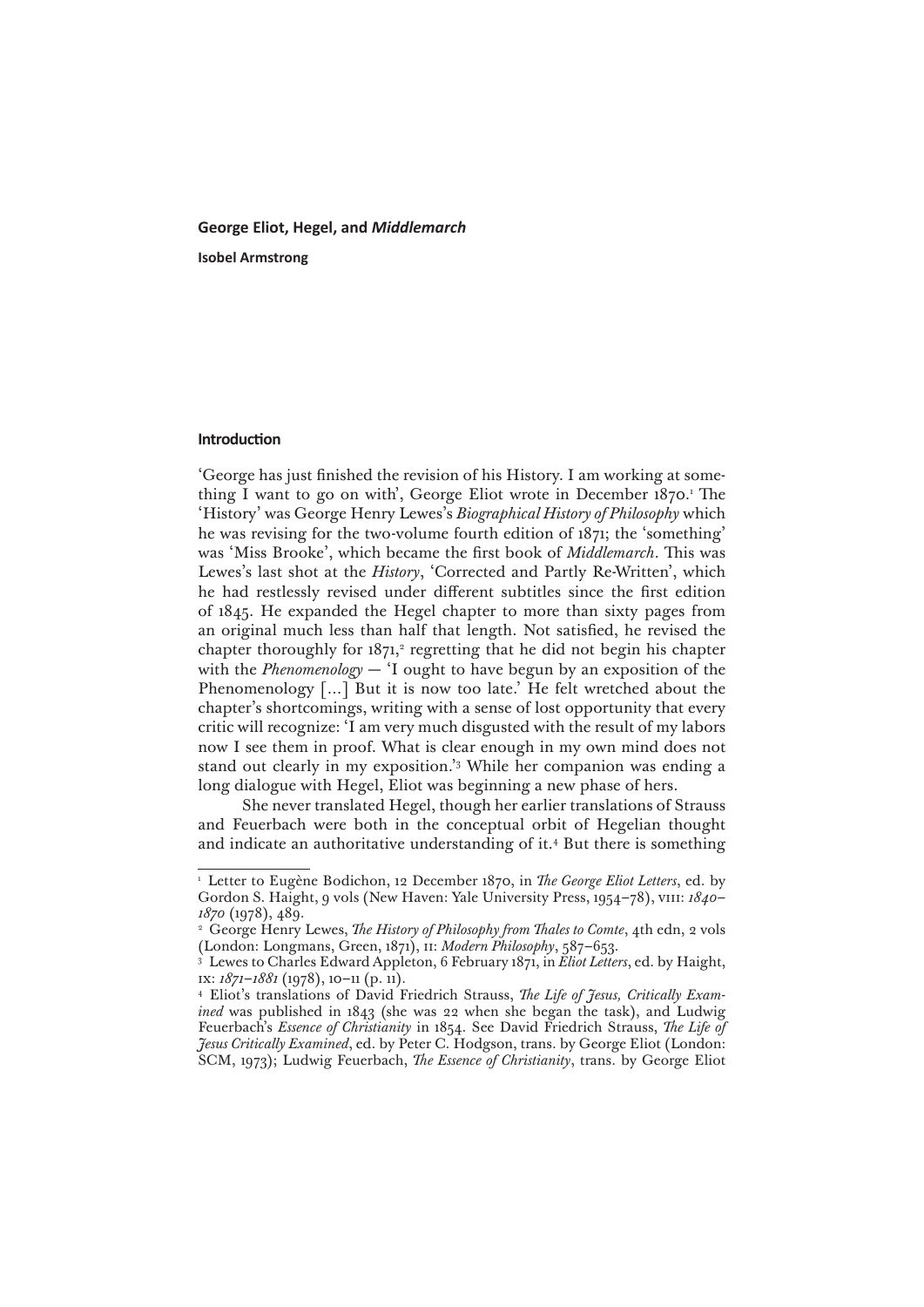almost better than a translation in that first book of *Middlemarch*, 'Miss Brooke'. Chapter 11 condenses, in a deft paraphrase, the core principle of Hegel's *Phenomenology*. If Lewes gave up on that text, Eliot took it over. This brilliant paraphrase amounts to just a few words and comes at the end of a massive sentence about social change and 'subtle movement' in 'old provincial society', all elements of which find themselves '*altering with the double change of self and beholder*' (p. 95, emphasis added).5 It is this act that makes both self and other real to each other and to themselves. It means that they are not things. This is a succinct rendering of the Hegelian principle of recognition, the mutual recognition between self and other, self and beholder. Thus this Hegelian drama, the act of mutual recognition, is the genesis of psychic and social change  $-$  it is always relational: 'They *recognize* themselves as *mutually recognizing* one another', Hegel wrote.<sup>6</sup> The doubleness of this movement is crucial: one of the nineteenth-century interpreters of Hegel, James Stirling, described this core principle of recognition in *The Secret of Hegel* (1865) as a 'double transition' in which the

<sup>(</sup>London: Harper, 1957); Anthony McCobb, *George Eliot's Knowledge of German Life and Letters*, Salzburg Studies in English Literature, 102.2 (Salzburg: Salzburg University, 1982). The latter is a detailed record of the evidence for George Eliot's knowledge of German texts. The two translations, however, are saturated in Hegel's thought. In *The Life of Jesus*, Hodgson elaborates the formative influence of Hegel on Strauss, who made an intensive study of the *Phenomenology* in the winter of 1829, a study that entailed an exploration of the tension between the Hegelian concepts of *Vorstellung* (religious imagery) and *Begriff* (philosophical concept), an ongoing concern which is central to Strauss's thinking about the form in which religious experience is mediated (pp. xx–xxii). Feuerbach's assumption that theology is anthropology, that consciousness is achieved through the othering of 'I' as 'Thou', and thus assures that 'man is the God of man', is a reinterpretation of Hegelian thinking by inversion (p. xiv). What for Hegel is mind is sensuous being for Feuerbach. Even at second-hand, Eliot would have had to achieve an inwardness with Hegelian thought to undertake these translations. There is an intriguing note in U. C. Knoepflmacher, *George Eliot's Early Novels: The Limits of Realism* (Berkeley: University of California Press, 1968), p. 29, n. 23: in the Beinecke Library of Yale University (no details), he writes of 'a manuscript [undated] (possibly in George Eliot's hand) giving a detailed criticism of Lewes' treatment of Hegel in *Biographical History of Philosophy* (1845–1857). The author of the manuscript complains: "Being and Existence are here treated as identical terms — And we here want to be told what Hegel means by Being, which I have not seen quite satisfactorily explained anywhere in the chapter."' Knoepflmacher conflates two editions of Lewes's *History* and does not mention 1867 or 1871. It would be strange to find Eliot critiquing her own companion's work in this way after 1854: perhaps this is a response to 1845, with the earlier translation of Strauss as a context. This would suggest an early familiarity with Hegel, but one can only speculate.

<sup>5</sup> George Eliot, *Middlemarch*, ed. by Rosemary Ashton (London: Penguin, 1994), p. 95.

<sup>6</sup> G. W. F. Hegel, *Phenomenology of Spirit*, trans. by A. V. Miller (Oxford: Clarendon Press, 1977), para. 184, emphases in original. Subsequent references will be cited by Miller's paragraph numbers parenthetically within the text.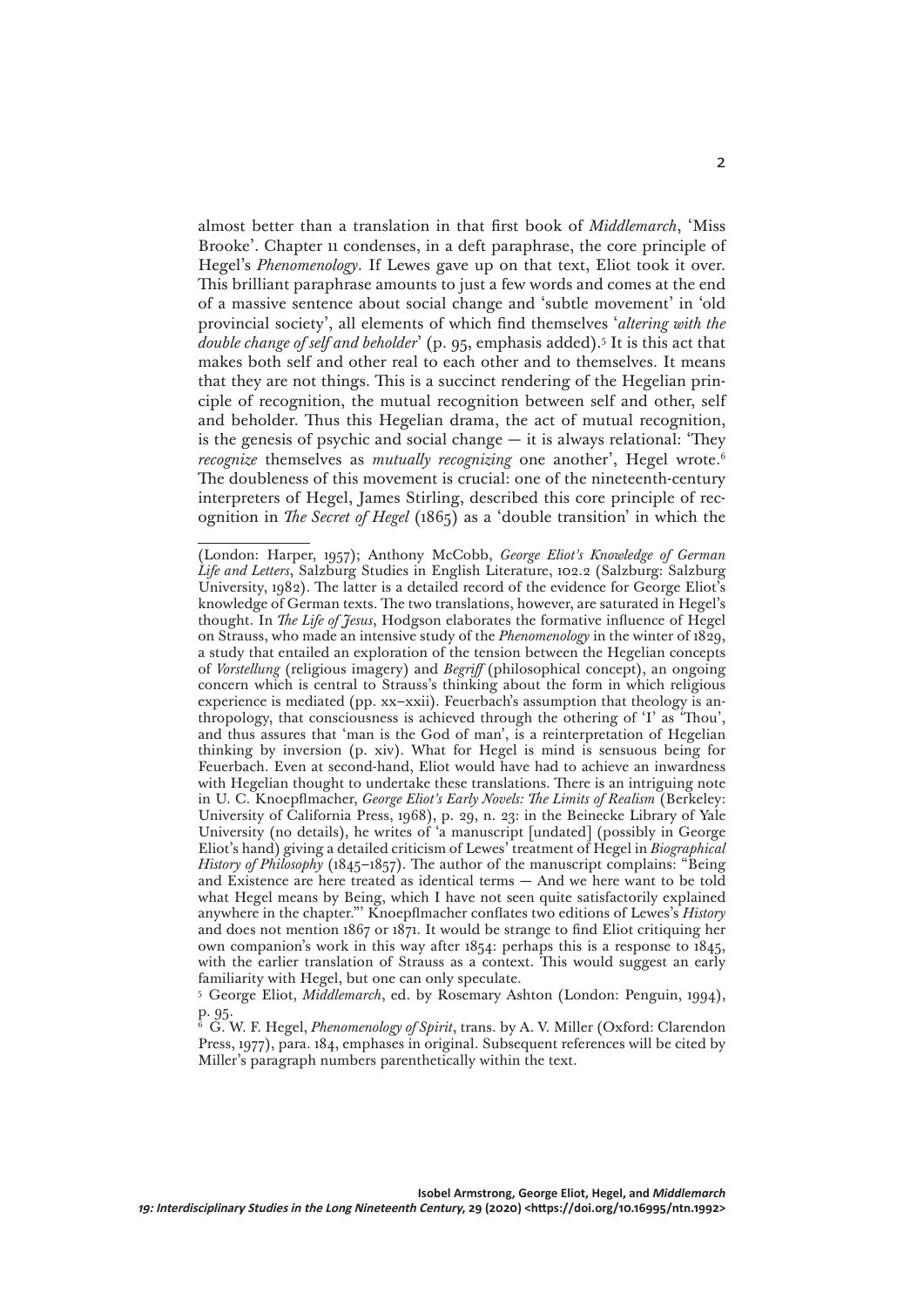self both registers the change that comes about through the interaction of self and other *and* both actants mirror that change in each other — the very act of recognition *is* change.7 That is why recognition is the agent of transformation. Eliot has prepared for the finale of her sentence with an optical metaphor registering the reciprocal interaction between observers and observed: families and persons present 'new aspects', a planetary term, to their environment, a dual word implying not only that these families present new *facets* to the observer but that they also, as observing subjects, possess new cognitions, new *views* of the world. The principle of alteration and double change means that history turns on the act of recognition, altering with change and changing with alteration. Self-consciousness and social consciousness happen together.

This social moment is a repetition and extension of the process by which individual self-consciousness comes into being. To become a reflective self-consciousness, it is necessary to other the self by negation, to be someone else to one's own being, as it were, in a process of duplication before reintegrating that double self in a new understanding (para. 175). From Chapter 11 on, this process of mutual recognition unfolds in the lives of Dorothea and Casaubon, Lydgate and Rosamond in particular, but almost all characters go through processes of recognition in different ways. It is, however, a highly unstable process, prone to asymmetry, onesidedness, and reversal. Governed as it is by desire, it is potentially dysfunctional. The Hegelian paraphrase is an instruction as to how to read the larger structure of the novel. The overt metaphor of the web and its organic 'threads of connection', occurring also in the account of Middlemarch's 'subtle movement', and often thought to be the governing trope of the narrative, is the result of processes of recognition, which instantiate it.

'Destiny stands by sarcastic with our *dramatis personae* folded in her hand', Eliot wrote in the same Chapter 11 (p. 95). *Dramatis personae*, that is, are not merely roles — they are the motivating force of social movement, our parts, passional parts, in the theatre of conflict at the macro level creating change and created by it. Change, alteration, or altering change and changing alteration, does not occur without changing power relations. The account of recognition occurs at a point of the *Phenomenology* in what is today often termed the 'master/slave dialectic'.8 Recognition for Hegel was part of the dynamic of power relations and bound up with them. It was so for George Eliot. Though we tend to occlude the intensity of power

<sup>7</sup> James Hutchison Stirling, *The Secret of Hegel: Being the Hegelian System in Origin, Principle, Form, and Matter*, 2 vols (London: Longman, Green, Longman, Roberts, & Green, 1865), ii, 533.

<sup>8</sup> Miller translates this as 'Lordship and Bondage' (p. 111). Though this relationship has been extrapolated as the structure of many power relationships, its origin is the virtually feudal system of Hegel's Germany.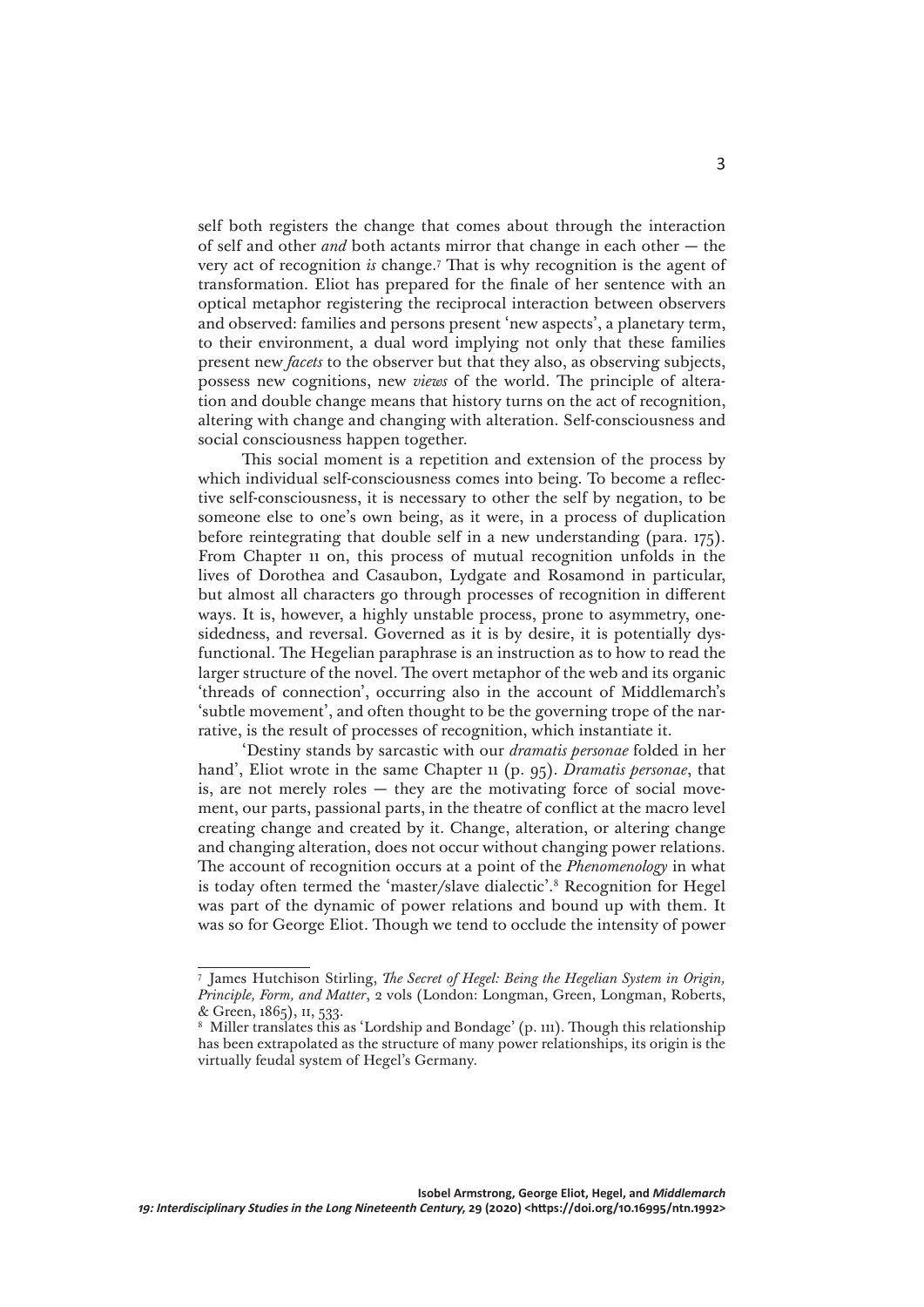relations in *Middlemarch*, Eliot worked out 'recognition' through the affective complexities of bourgeois marriage and explored the way two couples destroyed each other. Of course, she was far from simply taking over a theory schematically. She critiqued Hegelian thought and modified its terms, though she seized upon its essentials. Hegel provided her with *structural* ideas, a way of patterning power. We do not find an overt Hegelianism in the novel because Eliot was never a novelist of ideas in the conventional sense. She was a philosophical and speculative writer who inhabited ideas imaginatively and passionately and lived out their possibilities in an exploratory way and with such particularity that they are assimilated into the deep structure of the novel, unnoticed.9

What follows is in three parts. Before considering the implications of patterns of recognition in the text, I consider briefly what Eliot would have known of Hegel translation and the state of research to provide a context for *Middlemarch*'s thinking.10 This can be done most succinctly by tracing Lewes's often fraught reading of Hegel.<sup>11</sup> I end with brief comments on the politics of the text.

<sup>9</sup> There seem to be two kinds of textual reference in the novel: one is submerged and allusive — Hegel, Spinoza, and Darwin belong to this category; the other is explicit and overt — Lydgate's reliance on Bichat, Brooke's reading of Humphry Davy, and Dorothea's of John Claudius Loudon are examples. See S. Pearl Brilmyer, 'Plasticity, Form, and the Matter of Character in *Middlemarch*', *Representations*, 130 (2015), 60–83. In this important discussion, which argues that 'character for Eliot is fundamentally *plastic*', Brilmyer adduces the work, among others, of Xavier Bichat, Robert Brown, Michael Faraday, John Tyndall, and William James as active presences in the novel to support her argument for the 'malleable state' of character (pp. 63, 60, emphasis in original). Eliot is in active dialogue with the concealed references. <sup>10</sup> The scholars who began sustained research into Eliot's reading and intellectual affiliations in the 1960s, George Levine, U. C. Knoepflmacher, and Bernard Paris, do not see Hegel as a significant context. In Bernard J. Paris, *Experiments in Life: George Eliot's Quest for Values* (Detroit: Wayne State University Press, 1965), there are three marginal references to Hegel: Lewes's dislike of the philosopher (p. 76), Strauss's relation to Hegelian dialectic (p. 92), and Feuerbach's opposition to Hegel (p. 93). Knoepflmacher in *George Eliot's Early Novels* has two, likewise marginal, references: to his 'metaphysical subtleties' as irrelevant to Eliot (p. 29), and to Eliot's rejection of Hegelian idealism (p. 30). George Levine, the most searching reader of the three, also has interests elsewhere: *The Cambridge Companion to George Eliot*, ed. by George Levine (Cambridge: Cambridge University Press, 2001) contains a chapter on Eliot and Philosophy (pp. 76–97), which simply states that Eliot read Hegel (p. 77). Given Eliot's broad intellectual interests it is not surprising that Hegel goes unnoticed, but useful to fill these lacunae.

<sup>&</sup>lt;sup>11</sup> Rosemary Ashton's *The German Idea: Four English Writers and the Reception of German Thought, 1800–1860* (Cambridge: Cambridge University Press, 1980) was a pioneering work, opening up British readings of German thought in the nineteenth century. See also, Kirk Willis, 'The Introduction and Critical Reception of Hegelian Thought in Britain 1830–1900', *Victorian Studies*, 32 (1988), 85–111; Darrel Mansell, Jr., 'A Note on Hegel and George Eliot', *Victorian Newsletter*, 27 (1965), 12–15.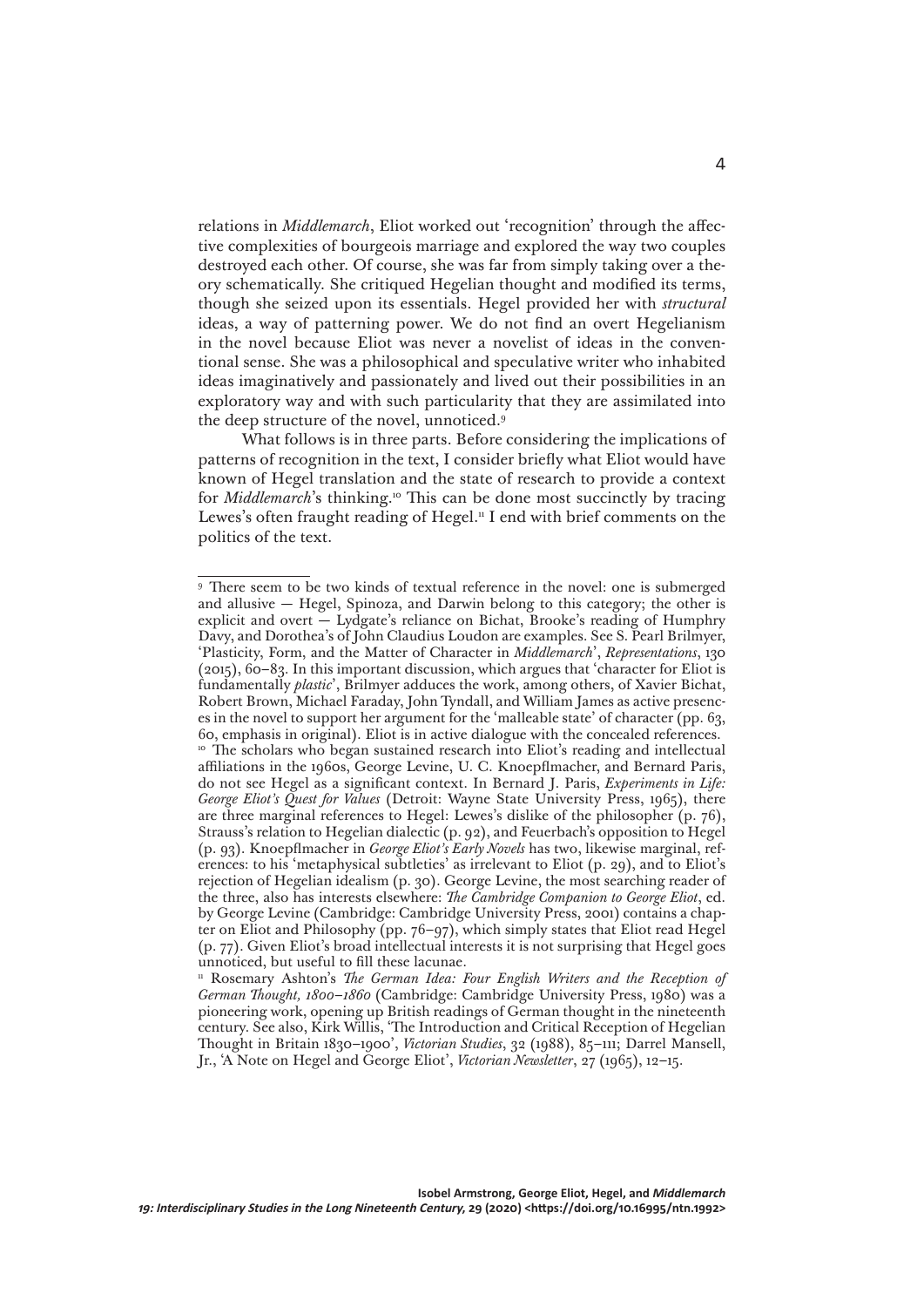### **Part 1**

G. H. Lewes began by leading the way to Hegelian texts but ended by attempting to keep up with contemporary thinking on Hegel. He read Hegel over four decades, from 1842 and over the four editions of the *Biographical History of Philosophy*, from 1846 (the early and modern phases of philosophy were published in two volumes in 1845 and 1846 respectively) to 1871, when he greatly expanded his chapter. His reading became increasingly sophisticated — yet the repudiation of Hegelian thought intensified. Beginning with respect in 1842, he became progressively disgruntled with Hegel, antagonistically lampooning his thought. He was an empiricist, and Hegel's idealist epistemology required from him an act of intellectual imagination that, as the author of *The Physiology of Common Life* (1859–60) and numerous works of materialist science, he was increasingly reluctant to make. Yet his attempts to become inward with this thinking are instructive.

He entered the field, perhaps helped to create it, at least for a wider audience, with a review of Hegel's *Aesthetics* among other works, well before he and Eliot met.12 Here he says that he has been reading Hegel for the past four years, which would mean that he began his project in 1838, early on in Hegel studies in England. It is clear that he was struggling with an unfamiliar form of thought, but he foregrounded two elements that to him were new in intellectual and cultural history: first, the coming into being of a historical impulse, thought, or a set of ideas — 'the idea' — that works itself out in and through the culture. For Lewes that dominating idea is 'liberty, equality, humanity', which he saw as the master concept of the nineteenth century (p. 20). Though the notion of a dominant 'idea' is Hegelian, the specifics of the 'idea' are originated by Lewes in a politically provocative and radical way (a radicalism that is much franker than in his later work). This cluster of aspirations, he says, is the epoch's 'idea' — for 'all Europe'. It is religious in origin though political in form. Secondly, he tried to articulate what he thought of as a new mode of theorizing, a new mode of thinking in modernity. Hegel expressed this as '*Every reality must pass through the representative medium*' (quoted in [Lewes], review, p. 22, emphasis in original). Lewes was thinking of the concept of mediation: perception and ideas have to go *through* a reflexive process in consciousness before they can *be* perception and ideas. Experience is both changed and made visible to itself, becomes dynamic and living, because it evolves through a process of interaction within the self. Though Lewes grapples with this thinking often in a clumsy way, these *were* core Hegelian ideas. This is a genuinely ambitious essay.

<sup>12</sup> [G. H. Lewes], review of Hegel's *Aesthetics*, *British and Foreign Review*, January 1842, pp. 1–49.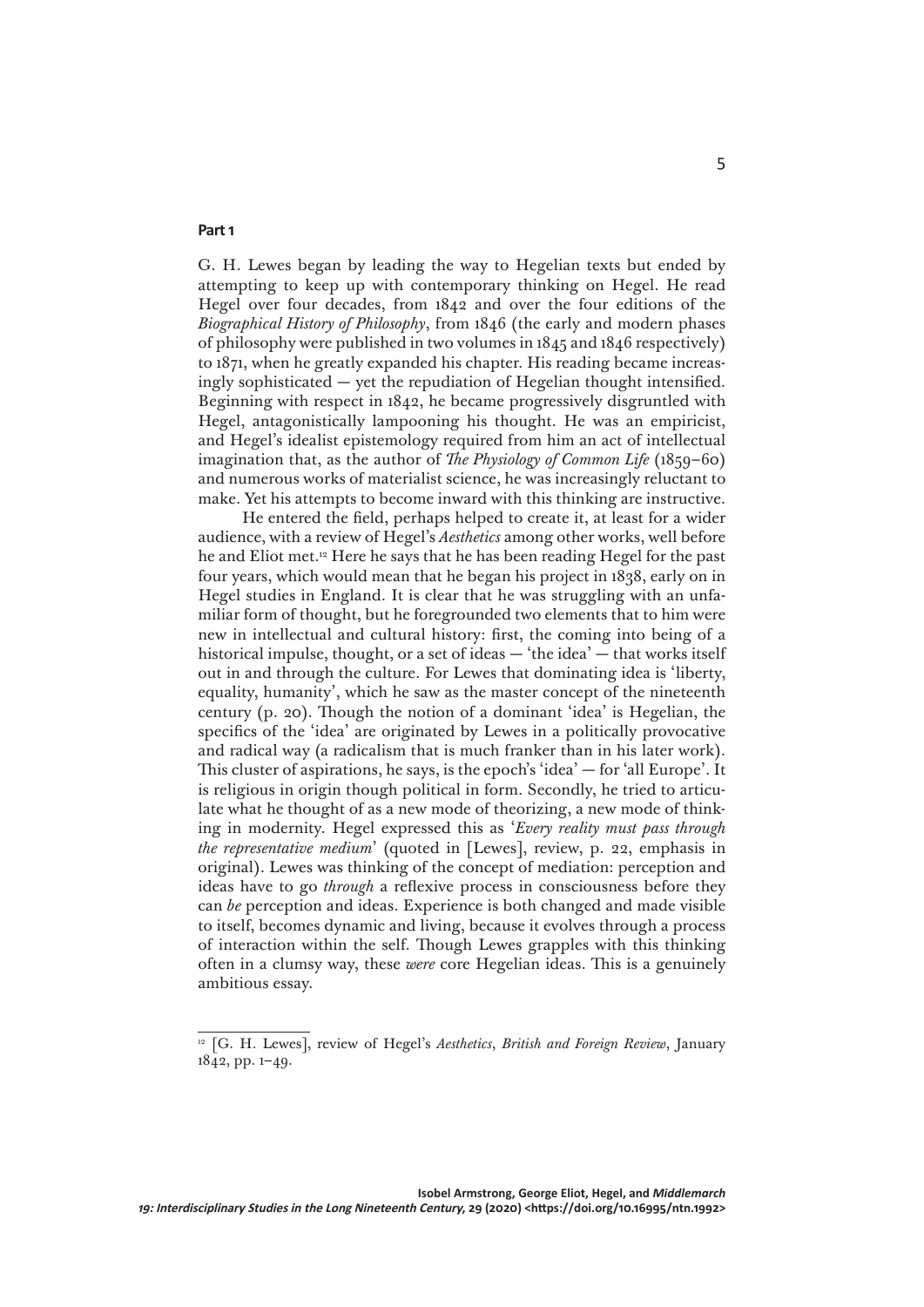Then follow the four editions of what Eliot called Lewes's 'History'. The first was published in 1845, and the account of Hegel is brief and hostile.13 By 1857, the date of the second edition, the title of his work was changed to *The Biographical History of Philosophy from its Origin in Greece down to the Present Day*. It was advertised as a Library Edition, 'Much Enlarged and Thoroughly Revised'. But the Hegel chapter was identical (so far as I can see) with the earlier chapter and occupied a scant twenty pages (the smaller format of the original edition published by Charles Knight & Co was reset in John W. Parker and Son's Library Edition).<sup>14</sup> This was after three years of companionship with Eliot. It seems that neither Lewes nor Eliot, at this stage, saw Hegelian thought as significant for their projects and shared intellectual life.

This second edition, however, coincided with John Sibree's translation of Hegel's *Lectures on the Philosophy of History* (1857), relying on Karl Hegel's 1840 manuscript. Sibree was the son of an independent minister in Coventry, well known to Eliot before she and Lewes met.15 In 1848 she had corresponded with him excitedly and a trifle shrilly on a range of issues, challenging notions of racial purity and rejoicing in the French revolution of 1848 among other topics (as with Lewes this political intensity became more muted later). It is clear, from a discussion of music, that Eliot had some knowledge of Hegel's *Lectures on Aesthetics*. 16 She speaks of 'the inherent superiority of music', a Hegelian tenet: 'Painting and sculpture are but an idealizing of our actual existence. Music arches over this existence with another and a diviner. Amen too, to that ideen-voll observation of Hegel's.'17 In writing to Sibree she was addressing a sophisticated thinker who advanced Hegelian ideas. In 1857 he was to set out key terms in Hegel's thought. We owe to him careful discriminations: *Sittlichkeit*, *Moralität*, *Geist*, *Moment*. Sibree was one of the earliest critics to understand that this last term was taken from mechanics: 'contending forces which are mutually dependent and whose contradiction forms an equation' (*Lectures*, trans. by Sibree, p. v). It is an oppositional process where thinking starts, a selfgenerating process. Similarly, '*Geist*' is for him 'Intelligence and Will', particularly the latter, covering 'man's entire mental and moral being' (p. iv); its translation as 'Spirit' is only approximate.

<sup>&</sup>lt;sup>13</sup> G. H. Lewes, *A Biographical History of Philosophy*, 4 vols (London: Knight, 1845-46), iv: *Series II: From Bacon to the Present Day* (1846), pp. 198–230.

<sup>&</sup>lt;sup>14</sup> George Henry Lewes, *The Biographical History of Philosophy from its Origin in Greece down to the Present Day*, Library edn (London: Parker, 1857), pp. 600–20.

<sup>&</sup>lt;sup>15</sup> G. W. F. Hegel, *Lectures on the Philosophy of History*, trans. by J. Sibree (London: Bohn, 1857).

<sup>&</sup>lt;sup>16</sup> Hegel's *Lectures on Aesthetics* were compiled from his notes by H. G. Hotho and published in 1835.

<sup>17</sup> Letter to John Sibree, 11 February 1848, in *Eliot Letters*, ed. by Haight, i: *1836–1851*  $(1954)$ , 245–48 (p. 247).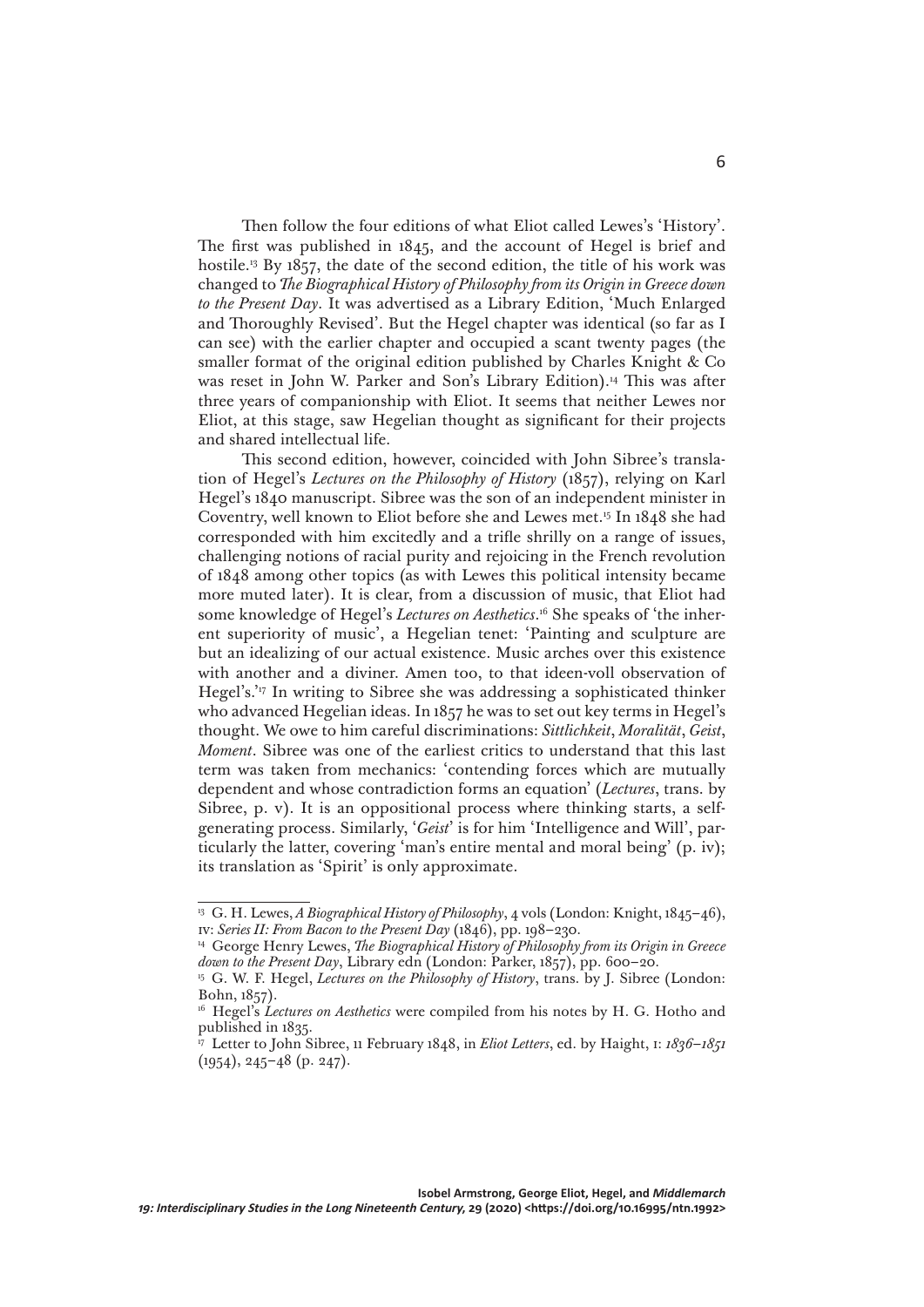These clarifications are sharper than anything we find in Lewes's chapter. It is possible that Sibree prompted a more serious reading after 1857 than the one, left over from 1846, that Lewes made in the second edition of his *History*. (And maybe Sibree, her old friend, touched Eliot as well.) For the 1857 edition is truculent, far removed from the new seriousness of 1871. The twenty pages of 1857 are scattered with pejorative remarks — Lewes is a Johnson kicking the stone of anti-idealism: 'a thousand absurdities bristle up' (p. 603): 'logical audacity' (p. 605): 'preposterous' (p. 607): 'delusions', 'absurdities' (p. 608): 'Not only is it useless; it is worse, it is pernicious' (p. 609). There are few quotations and barely any specific references. But the fundamental misprision was to see Hegelian thought as an abstract and static system, a 'Method' (p. 603), whereas it is a theory of change and process. Lewes failed to see the significance of the labour of the negative as a source of the energy of change: he saw the 'identity of contraries' simply as an illogical way of eliding opposites (p. 604); 'Being and Non-Being are the same' for Hegel; 'Is it the same thing to have a house and not to have it?', he asked, failing to see that the negation of an entity is a mode of reasserting its ontological being (p. 611). Humean scepticism in German disguise was the essence of Hegelian thought, the 'insanity of Logic' (p. 612). Hegel was derivative of Schelling, Spinoza, and Heraclitus.

Lewes said that the third edition of the History 'will almost be a new book',<sup>18</sup> but apart from two denigrating paragraphs the Hegel chapter is essentially unchanged.19 It was preceded in 1865 by Stirling's aforementioned Secret of Hegel, which clearly influenced Lewes despite his condemnation of its eccentricity. 'Stirling's book is even less intelligible than Hegel', he wrote in 1871, and yet in the revised chapter of the fourth edition he quoted freely from this work.<sup>20</sup> Stirling invented a highly eccentric but rational language to deal with Hegelian thought. But, though accused of writing in a rhapsodic conceptual muddle, his prose attempts a *concrete* translation eschewing heavy abstraction, and he clearly understood Hegelian principles. He grasped the central importance of two axioms, 'Reflexion' and 'doubling', expressed through the term, 'out-being': 'The *is*, to know itself — even to continue itself — must *other* itself, must become *not*' (ii, 537, emphases in original). This was Stirling's gloss on what Lewes could only see as 'Being and Non-Being are the same'. Stirling understood a principle of contradiction and self-movement so that the self or ego lives through what he termed 'reflexional forms' — 'their truth consists only in their reference to another' ( $\pi$ , 533). The self becomes a reality

<sup>&</sup>lt;sup>18</sup> Letter to Thomas Adolphus Trollope, 1 January 1866, in *Eliot Letters*, ed. by Haight, vIII, 357.

<sup>&</sup>lt;sup>19</sup> George Henry Lewes, *The History of Philosophy from Thales to Comte*, 3rd edn, 2 vols (London: Longmans, Green, 1867).

<sup>&</sup>lt;sup>20</sup> Letter to Appleton, 11 February 1871, in *Eliot Letters*, ed. by Haight, 1x, 10–11 (p. 11).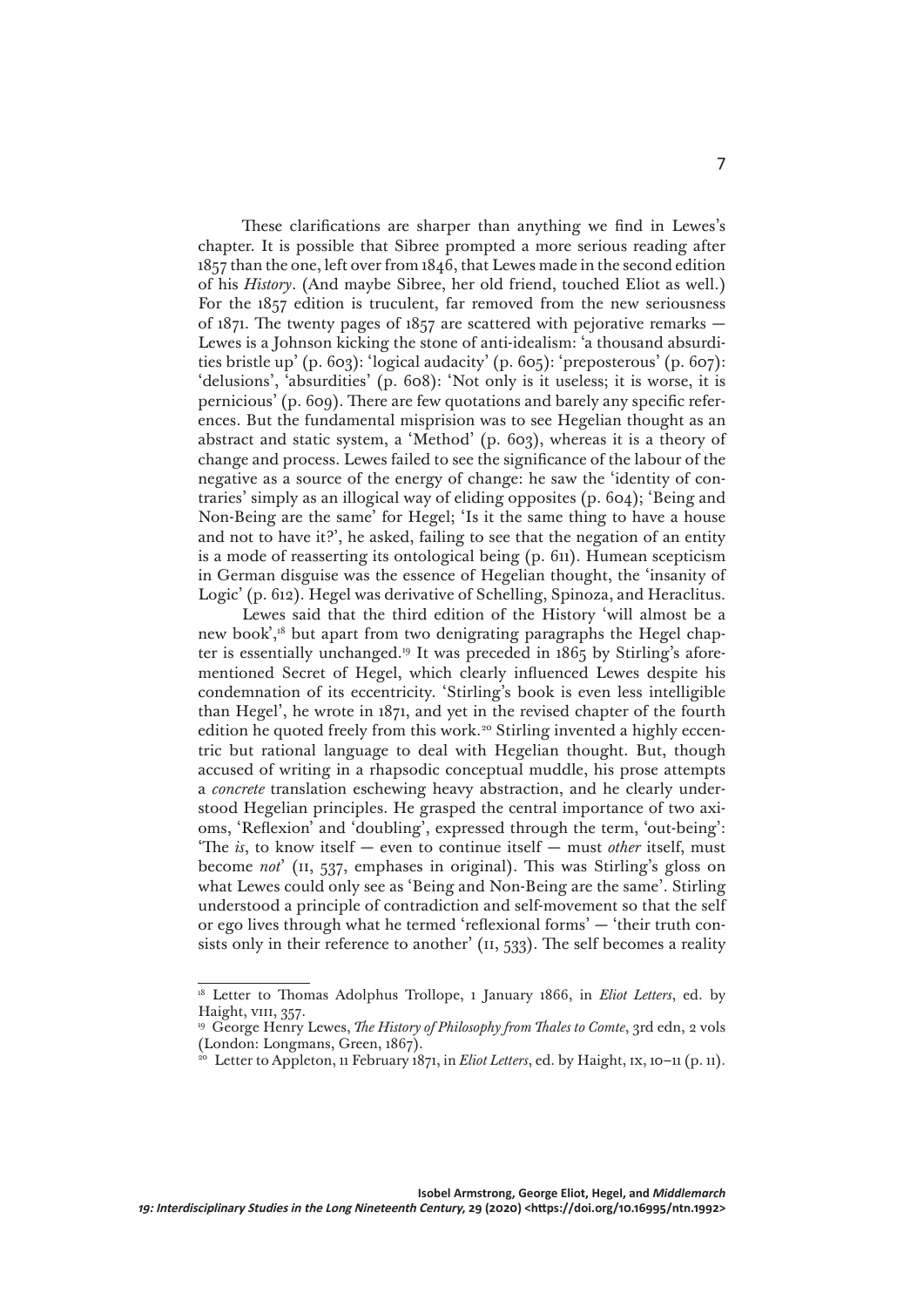for itself when it is being for another, when it is reflected back to itself by and through the other. He recognized 'the necessity of the *double* transition' (ii, 533, emphasis in original). This process happens to *both* the selves in the reflective process — it is not, in one moment at least, one-sided. Reflection ties selves to one another inalienably.

This influence is consummated in Lewes's highly serious fourth edition of the *History* which finally expanded those early twenty pages into over sixty.21 It carefully referenced quotations and allusions in a scholarly way, but it is also a radical transformation of the readings of 1857. Yet there were other reasons for Lewes's new seriousness and the expansion of the chapter.

By the 1860s the study of Hegel had spread from academic life and Jowett's Oxford into periodical culture. Stirling himself wrote on English idealism and its shortcomings for the *Fortnightly Review* in 1867, and Lewes clearly felt challenged by this movement.<sup>22</sup> Jowett's serious study of Hegel began in 1844 and continued with unabated enthusiasm: 'It is impossible to be satisfied with any other system once you have begun with this', he wrote in 1845.23 'Speaking of G. H. Lewes's *History of Philosophy*, he said he thought it a poor thing to have studied all philosophies and to end in adopting that of Auguste Comte' (1, 261).<sup>24</sup> Jowett was fostering at Balliol a new generation of Hegelians: among them, T. H. Green in particular was carrying Hegelian thought into moral and social philosophy. Though Green's critique of Herbert Spencer and Lewes did not appear in the *Contemporary Review* until 1877 and 1878 (the year of Lewes's death) it must have been clear to Lewes, with his journalist's antennae, that British idealism was challenging his empiricism.25 His response was in many ways admirable. He

<sup>&</sup>lt;sup>21</sup> Lewes, *The History of Philosophy from Thales to Comte*, 4th edn, 11, 587-653. Though this was the last account of Hegel before the publication of *Middlemarch* in 1872, Lewes tackled the philosopher again in 1874 in 'Lagrange and Hegel: The Speculative Method', *Contemporary Review*, June 1874, pp. 682–95. It was an extract from the as yet unpublished vol. ii of *Problems of Life and Mind*, then in press. Here, he returned to critique yet again, but in a much more considered and thoughtful way: perhaps this constituted at last the exposition he had attempted and missed in 1871.

<sup>22</sup> James Stirling, 'De Quincey and Coleridge upon Kant', *Fortnightly Review*, October 1867, pp. 377–97.

<sup>&</sup>lt;sup>23</sup> *Life and Letters of Benjamin Jowett*, ed. by Evelyn Abbott and Lewis Campbell, 2 vols (London: Murray, 1897), i, 92.

<sup>&</sup>lt;sup>24</sup> This remark is undated, but since it is included in a chapter covering 1854 to 1860, Jowett must have made this comment in the 1850s, possibly after the publication of the second edition of the *History* in 1857.

<sup>&</sup>lt;sup>25</sup> Green wrote three articles for the *Contemporary Review* with the general title 'Mr Herbert Spencer and Mr G. H. Lewes: Their Application of the Doctrine of Evolution to Thought': 'Part I — Mr Spencer on the Relation of Subject and Object', December 1877, pp. 25–53; 'Part II — Mr Spencer on the Independence of Matter', March 1878, pp. 745–69; and 'Part III — Mr Lewes's Account of Experience', July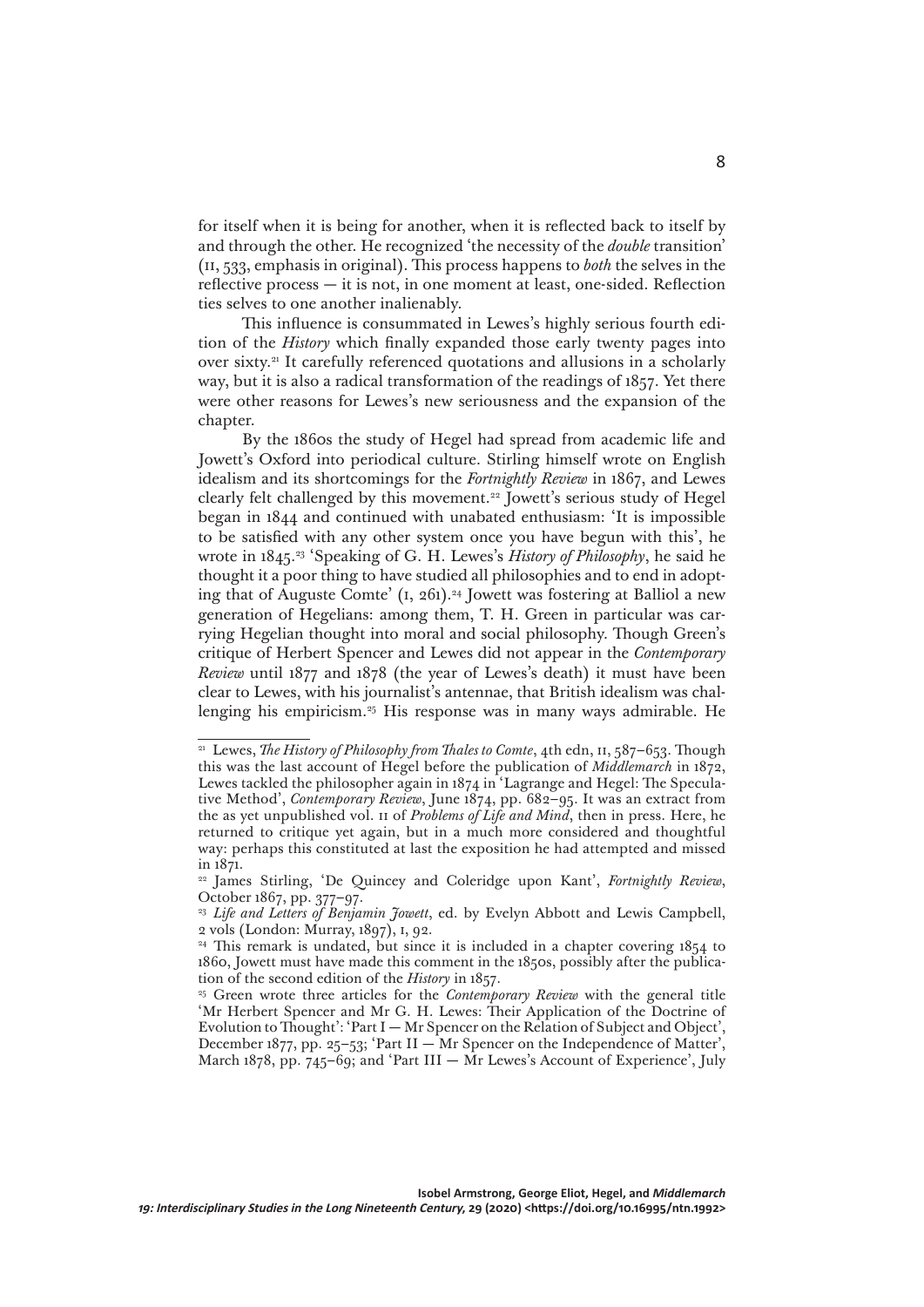expanded his Hegel chapter with a seriousness that resulted in a rethinking of his earlier critique. He also took the advice of a convinced Hegelian who was both academic and journalist, Charles Edward Appleton, and clearly, under his tutelage, developed a more subtle reading of Hegel. His remark regretting that he had not begun with the *Phenomenology* was made in a letter to Appleton of February 1871, thanking him for advice and criticism, some of which he incorporated into footnotes. Appleton had straddled Oxford and journalism: he became editor of the *Academy* in 1869 as well as being a fellow of St John's College until the editorship took all his time. He died before he had completed his Hegelian study, *The Ego*. But from published fragments it seems more than likely that both Lewes and Eliot must have known of its ideas. And clearly, for both, the *Phenomenology* had begun to be important.

How did the chapter of 1871 differ from Lewes's earlier cavalier response to Hegel? The first eight or so pages following the brief biography are a virtual retraction of 1857 and contain some occasionally brilliant exposition. The great divide between these two discussions is Lewes's rethinking of Hegel through the principle of mobility, self-movement. He calls 'dialectic movement' (the first time he uses this term) the 'glory' of Hegel's thought (II, 590). Instead of lampooning Being and Non-Being as 'the same', he explicates the structure of negation: Being is identical with its negation; every 'conception contains within it its own negation; it is onesided' (II, 590); every conception consists in two contraries; identity consists in a flux which is perpetuated through negation: 'Without a contrary nothing could come into being' (ii, 591). In this discussion of the 'unrest of Self-movement' ( $\text{II}, \text{611}$ ), what emerges clearly is the fundamental principle of self and beholder as intrinsic to Hegel's thought, a process that occurs within and between selves. The essence of all relation is not two terms but the relation itself, he writes. Lewes quotes Stirling on the 'ultimate secret' of Hegel's philosophy: the Ego moves from being simply in itself  $-$  'it is *An sich*' — to a position where it '*surveys itself* […] it *gives itself* […] it is *Für sich*' (for itself, externalized). It 'returns from survey of itself with *increase of knowledge*'. Importantly, 'it does not just reassume its old identity' but changes with the knowledge of that process of externalization and return itself (ii, 594, emphases in original). Later, he uses Stirling's analogy of interaction as two pools, both reflector and reflection, subject and

<sup>1878,</sup> pp. 751–72. These sophisticated articles deconstruct the materialism of these thinkers — their 'physical theories of the origin of mind' (Part III, p. 751). Lewes's proposition that mind derives from a 'succession of "neural tremors"' makes the existence of a 'phenomenal world' impossible (p. 753). A synthesizing consciousness and 'knowable relations' cannot be derived from a mere sequence of impressions (p. 764). For Green's idealism, see Ben Wempe, *Beyond Equality: A Study of T. H. Green's Theory of Positive Freedom* (Delft: Eburon, 1986). See also, *T. H. Green: Ethics, Metaphysics, and Political Philosophy*, ed. by Maria Dimova-Cookson and W. J. Mander (Oxford: Clarendon Press, 2006).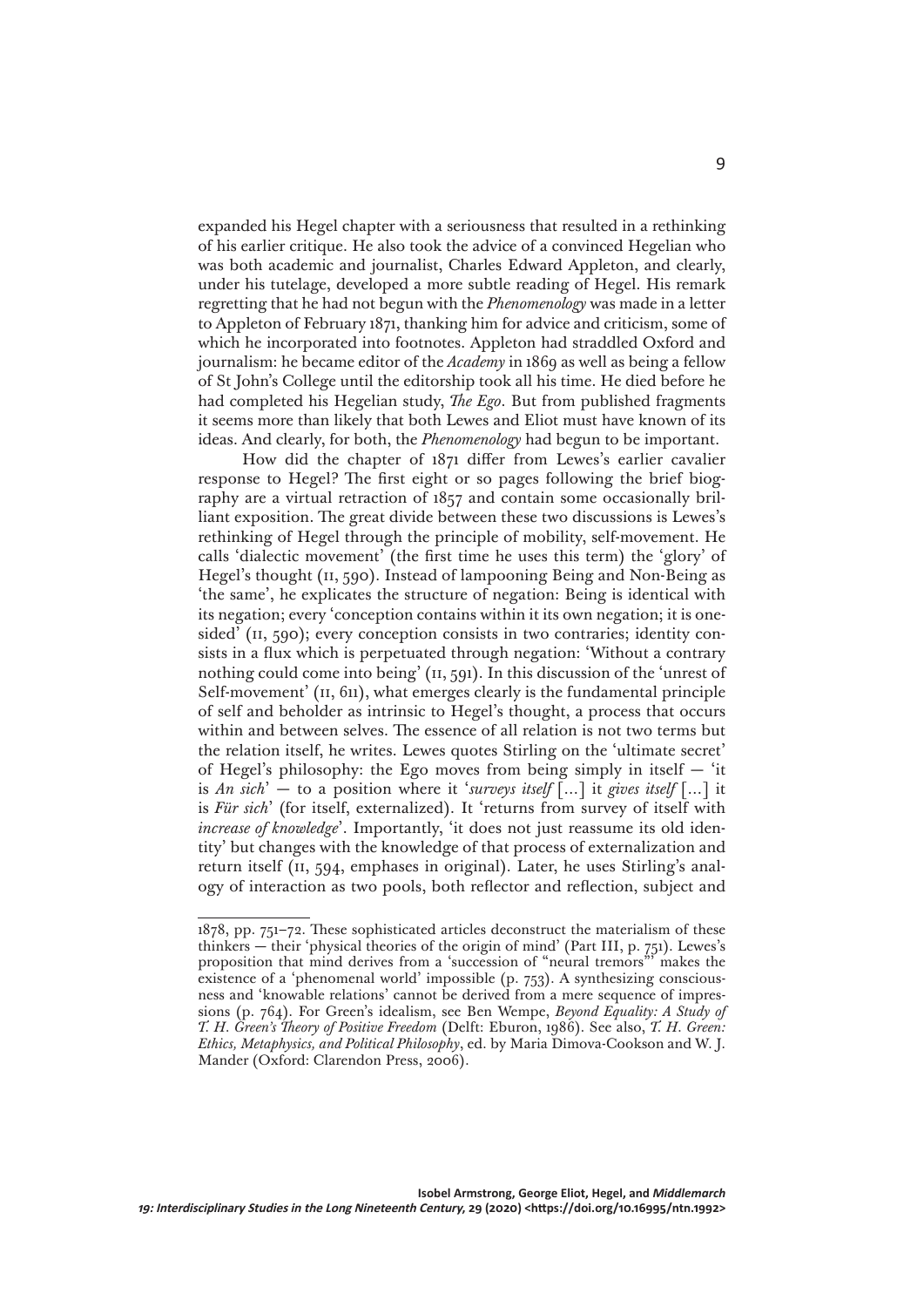object, facing one another (ii, 619). After these early pages, using quotations from Appleton and Stirling as interlocutors, Lewes reverts to critique, however, of Hegelian principles as he works his way through accounts of Logic, History, and Philosophy. But though this is repetitive, the struggle to reclaim empiricism is far more considered and probing. Some of the shards of 1846 and 1857 are embedded in this work, but little of it remains and there are many correctives of it. Nevertheless, he could not shake off his anti-idealism: Hegel would have it that if we are hit by a falling roof, we are not killed by a tile but by space and time, Lewes scoffed (ii, 637).

What does not become prominent in Lewes's revised chapter, but which I think both Eliot and Lewes must have absorbed from both Sibree and Appleton, is an understanding of the Hegelian movement not solely through the dialectic of self but through a larger but structurally parallel process of social transformation and historical change. I will briefly indicate how these are central to the thought of both writers.

Sibree argued that 'Spirit' or mind worked itself out through history:

The very essence of Spirit is activity; it realizes its potential $itv$  — makes itself its own deed, its own work — and thus it becomes an object to itself; contemplates itself as an objective existence. Thus it is with the Spirit of a people. (p. 77)

Such activity is at work 'in the whole complex of its institutions  $-$  in the events and transactions that make up its history' (p. 77). That is to say, these are the conditions of change — objective conditions that *can* be changed. This is what constitutes freedom. Lewes praised Hegel's History but did not analyse historical movement with the same acuity.

Appleton's unfinished work, *The Ego*, parts of which were published in 1876 well after Lewes's *History* was completed, was long in the making, but its use of Eliot as a model for his theory of Hegelian development suggests that he may have shared his thinking with Lewes's. Arguing in 'A Plea for Metaphysic' for the birth of a collective self or social consciousness and its manifestation through the process of evolving phases of conflict and transformation, Appleton wrote: 'The formula of our Zeit-Geist *is* development. We have only to read George Eliot's last two novels to see how every phase of many-sided thought, in our times, can be illuminated by this idea.'26 *Middlemarch* (1871–72) was clearly in his mind, and since he was writing his essay in 1876, so too was *Daniel Deronda*, which came out in eight monthly parts that year.27 This observation was made in the context

<sup>26</sup> John H. Appleton and A. H. Sayle, *Dr Appleton: His Life and Literary Relics*  (London: Trübner, 1881), p. 181, emphasis in original.

<sup>&</sup>lt;sup>27</sup> See the detailed Hegelian reading of *Daniel Deronda* by Andrew Sola in 'The Presence of Hegel in *Daniel Deronda*: George Eliot and Spirit' (unpublished doctoral thesis, University of East Anglia, 2002). He argues, for example, that Gwendolen 'internalizes the master's [Deronda's] conscience through mutual recognition' (p. 121).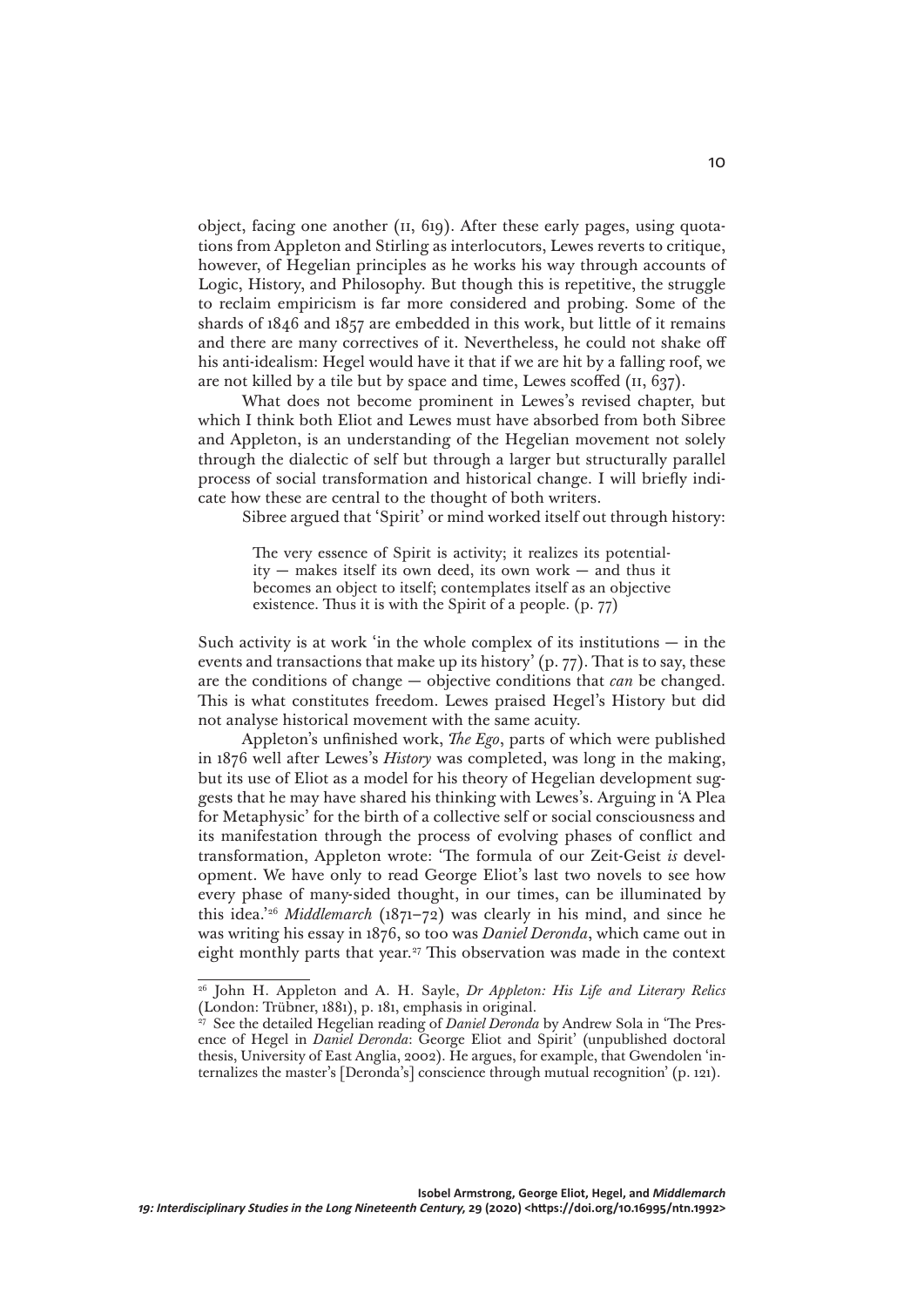of an attack on Matthew Arnold's *Culture and Anarchy*, a work that merely seeks a 'cure for rowdyism', rather than exploring in depth the meaning of social awareness (p. 167). Social experience, he argues, begins with the very experience of consciousness. 'Arnold says […] he does not know what "Being" means': 'Being' cannot be understood except as the relationship of self and other. This is the founding moment of collective consciousness, common consciousness:

> On the one side the thinking and feeling man, and on the other an indeterminate and obscure but immense object of consciousness — the universe around him, and of which hitherto he had formed an unconscious part. This relation, in which the two correlatives merely confront one another for the first time — nothing more, is what is called in philosophy 'Being.'

### Appleton continues:

There is as yet no question as to *what* is over-against me, or *what* I am, or *what* is my relation to that which is over-against me, but merely the consciousness that I am over-against an immense indeterminate object, and that this immense indeterminate object is over-against me. (p. 180, emphases in original)

This primitive feeling of isolation is the birth pang of communality and historical process. It initiates 'those seeds of internal conflict and disruption which we find in all living things' and which are inevitable in experience over time. But this itself is the dynamic of change, 'the point in which conflicting forces meet and make reality' (p. 184).

This early and mid-nineteenth-century interest in Hegelianism was not an interest in embracing a dematerialized idealism but rather its reverse. Its motive, through looking particularly at the *History* and the *Philosophy of Right* (which is where Hegel studies began), is to find an alternative to the thin and individualist liberal readings of self and social deriving from what Appleton called the 'sterile' tradition of Mill and utilitarian thought, a more generous, searching reading of historical movement and change and the place of the individual within it (p. 172). The earliest translations are of texts that are social in intent.<sup>28</sup>

In *Middlemarch* Eliot explicitly comments that 'well wadded with stupidity' we fail to see and understand different centres of self, a *relational* 

<sup>&</sup>lt;sup>28</sup> In the preface to his translation of *Lectures on the Philosophy of History*, Sibree documents a wide range of Hegel scholarship, testifying to a growing understanding of its importance: Tennemann's *Manual of the History of Philosophy*, Chälybaeus's *Historical Development of Speculative Philosophy from Kant to Hegel*, Blakey's *History of the Philosophy of Mind*, T. C. Sandars's *Hegel's Philosophy of Right*, Vera's *Introduction à la philosophie de Hegel*, and Lewes's own *Biographical History* (p. vi).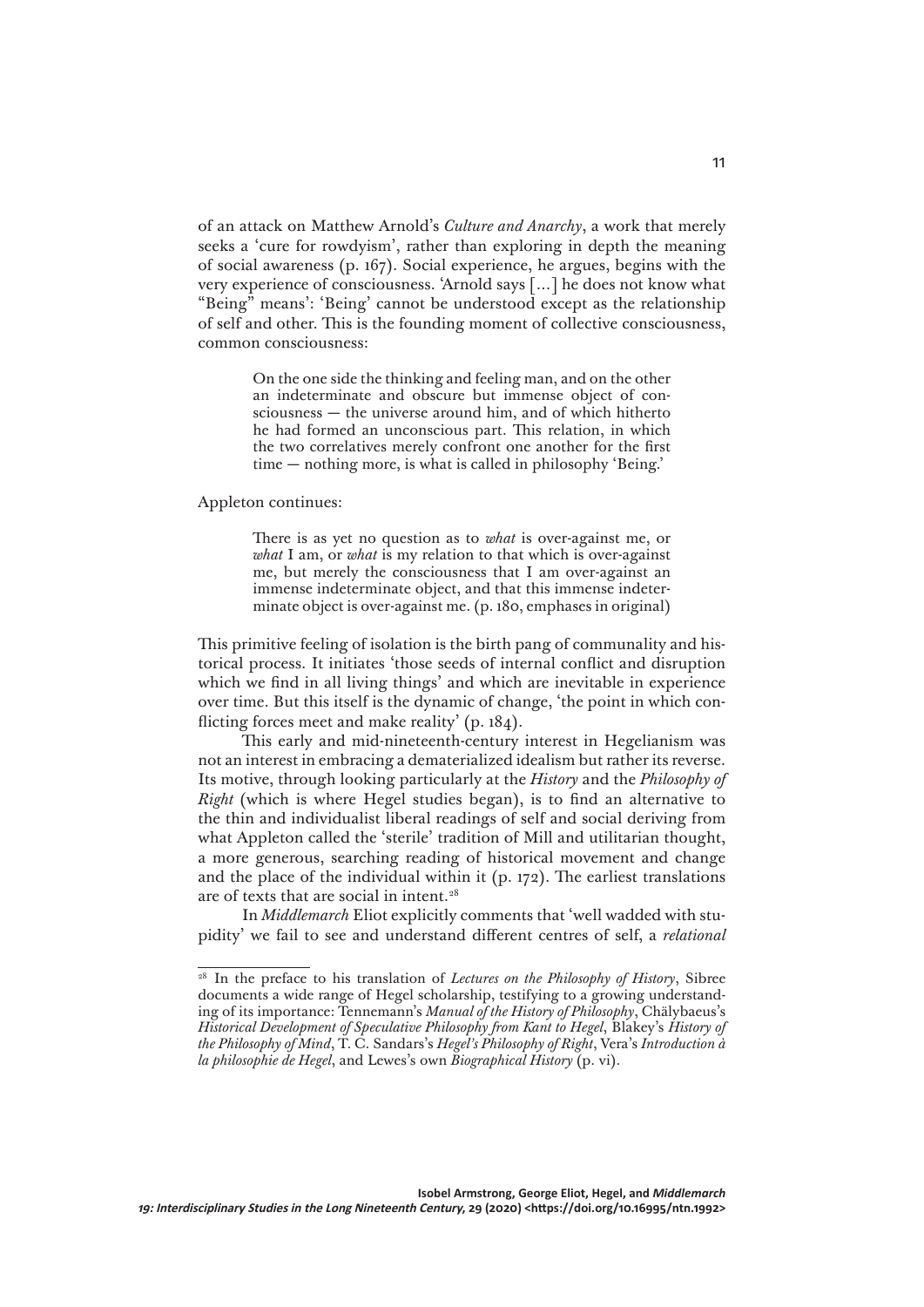world (p. 194 (Chap. 20)); 'But why always Dorothea?', she writes (p. 278 (Chap. 29)). Her sense that the realization of historical change is a painful working out seems to come from this tradition rather than from Mill or from the organic tradition of Riehl and the 'natural history' of slow change in community life with which she is often associated.<sup>29</sup> It is clear that Eliot had far less trouble than Lewes with the concepts of the *Phenomenology* and was far more relaxed about the conflict of ideational and empirical that was so important to Lewes.

I end this section with a delicate anomaly embedded in *Middlemarch*. Book Two contains a lovely paean to the glories of research. Lydgate is totally absorbed in 'that arduous invention which is the very eye of research'. His scientific enquiry aims to 'pierce' the 'first lurking-places of anguish, mania, and crime' and the physiological processes 'which determine the growth of happy or unhappy consciousness' (p. 165 (Chap. 16)). He is bringing empirical methodology and theories of the cell to bear on psychic material, a way of theorizing that involves 'provisionally framing its object and correcting it' (p. 165). The 'unhappy consciousness' (the 'happy' consciousness is not mentioned) is a famous Hegelian phrase, of course. It follows the account of master and slave and refers to a one-sided condition of alienation. Consciousness experiences itself as contradictory, '*inwardly disrupted*' but responds with a false integration, a false reading of its completeness and freedom, the solution of stoicism (para. 207, emphasis in original). Hegel would never have sanctioned the view that this phenomenological condition would be amenable to empirical research locating the source of 'mania' and other extreme conditions in organic tissue. At first sight this aberration looks like an intellectual mistake or misreading on Eliot's part. But it is surely an invocation of Lewes and his view that only empirical science can address fundamental questions of mind. This passage valorizes the empirical. Yet at the same time it is a gentle reminder that the phenomenology and physiology of mind might not be as irreconcilable as Lewes believed. Concepts govern both. Eliot was less prone than Lewes to adopt dualistic positions. Her deep familiarity with Spinoza, for instance, for whom body and mind are interdependent, protected her from such oppositional thinking.30 The reference to the 'unhappy consciousness' is a loving interpellation, deliberately relocating a Hegelian phrase in the 'wrong' context and implicitly crediting Lewes with that glorious intellectual ease and 'triumphant delight' that follows Lydgate's intense research (p. 165).

<sup>29</sup> George Eliot, 'The Natural History of German Life', in *George Eliot: Selected Essays, Poems and Other Writings*, ed. by A. S. Byatt and Nicholas Warren (London: Penguin, 1990), pp. 107–39 (first publ. in *Westminster Review*, July 1856, pp. 51–19). <sup>30</sup> See my 'George Eliot, Spinoza, and the Emotions', in *A Companion to George Eliot*, ed. by Amanda Anderson and Harry E. Shaw (Chichester: Wiley-Blackwell, 2013), pp. 294–308.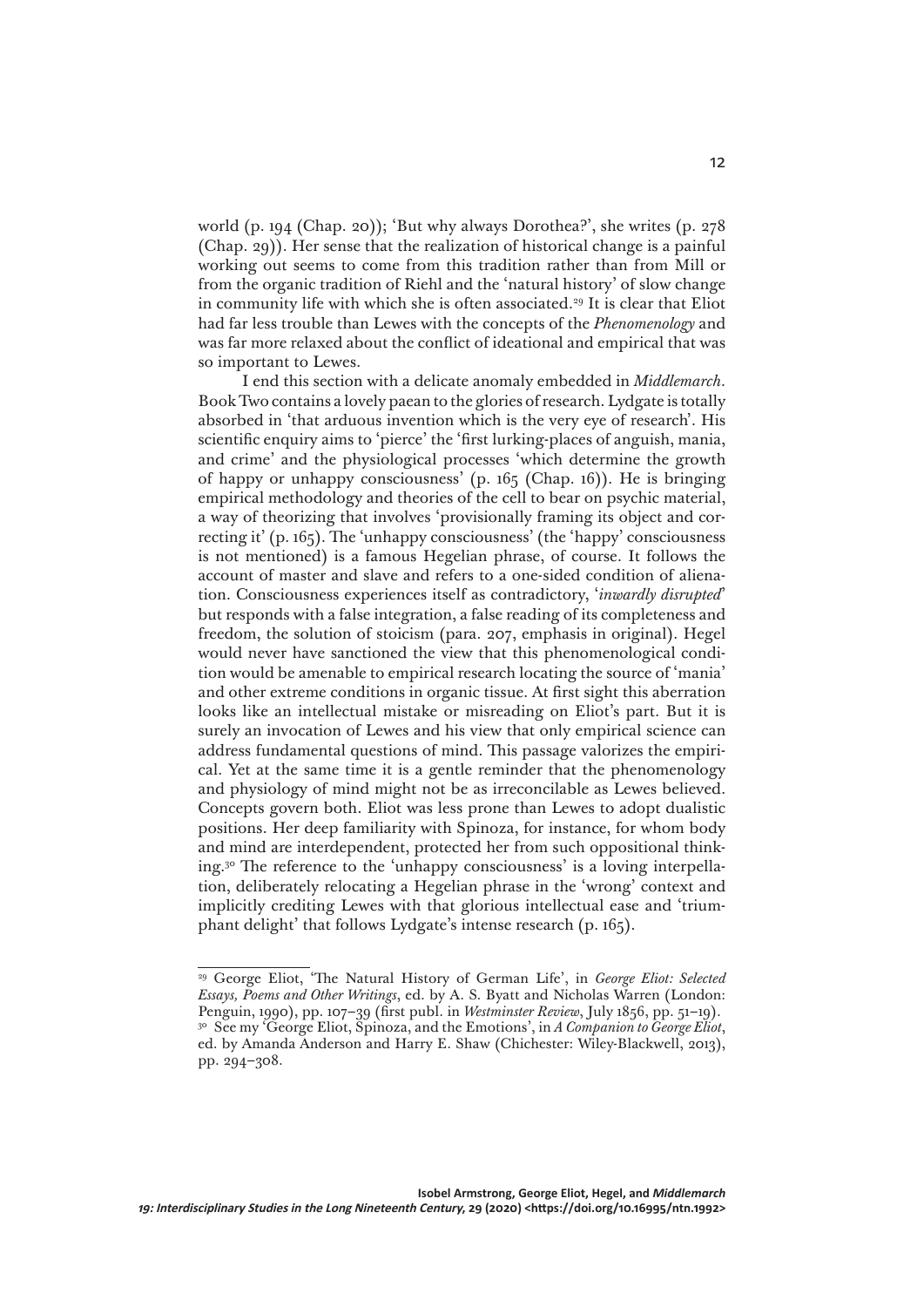## **Part 2**

Expositions of Hegelian accounts of power often rigidify its principles — the reifying definite article in the customary formulation, *the* master/slave dialectic, has a lot to answer for. (For instance, Hegel did not call this aspect of his thought 'the master/slave dialectic', we did. In the *Phenomenology* it goes under the heading 'Independence and Dependence of Self-Consciousness: Lordship and Bondage'.) If Eliot saw that the conflictual master/slave relation, what Robert Pippin has described as Hegel's 'politics of recognition', created new formal possibilities, a way of patterning her novel, what she took from it was its fluid, ever-changing propensities, its unexpectedness.31 She saw that the principles of recognition could be examined critically through the power relationships of bourgeois marriage. What Appleton called 'the seeds of conflict and disruption' (p. 184) enabled her to explore the unpredictability of change.

Eliot's highly critical and demystifying reading of master and slave enabled her to open *Middlemarch* with an exuberant Hegelian comedy. The first chapter ends: 'The younger [sister] had always worn the yoke, but is there any yoked creature without its private opinions?' (p. 15). The 'yoke' is Eliot's shorthand throughout the novel for the power structure subjugation.32 Celia has just been humiliated in the conflict about the allocation of their mother's jewels. Dorothea has condescended, with a certain amount of superior spiritual exhibitionism, to what she makes clear is Celia's trivial interest in adornment. Yet she has appropriated some of the jewels to herself (even the ones Celia secretly has her eye on). Seeing them suddenly catching the light with sensuous power, she has endowed them with a transcendent religious significance that justifies her change of mind and endows her with ethical superiority. The episode brilliantly places Lordship and Bondage in the domestic sphere, the psychology of sibling rivalry and the ethics of possession, right at the novel's start.33

<sup>&</sup>lt;sup>31</sup> Robert B. Pippin, *Hegel's Practical Philosophy: Rational Agency as Ethical Life* (Cambridge: Cambridge University Press, 2008), p. 67.

<sup>&</sup>lt;sup>32</sup> 'Yoke' is used insistently in the context of marriage: Dorothea surmises 'some intention on her husband's part which might make a new yoke for her' (p. 477 (Chap. 48)); she suffers 'the real yoke of marriage' (p. 481). Note how physical the yoke and the fetter are. Lydgate, exasperated by the constraints of money, 'writhed under the idea of getting his neck beneath this vile yoke' (p. 648 (Chap. 64)). 'Poor Lydgate! the "if Rosamond will not mind", which had fallen from him involuntarily as part of his thought, was a significant mark of the yoke he bore' (p. 714 (Chap. 70)). He has resigned himself to 'a yoked loneliness […] to go on loving without too much care of being loved' (p. 668 (Chap. 66)).

<sup>&</sup>lt;sup>33</sup> Celia has her revenge in Chapter 72 when she joins the three powerful men of the group in preventing the widowed Dorothea from aiding Lydgate and taxes her with subservience: 'I should not give up to James when I knew he was wrong, as you used to do to Mr Casaubon' (p. 736).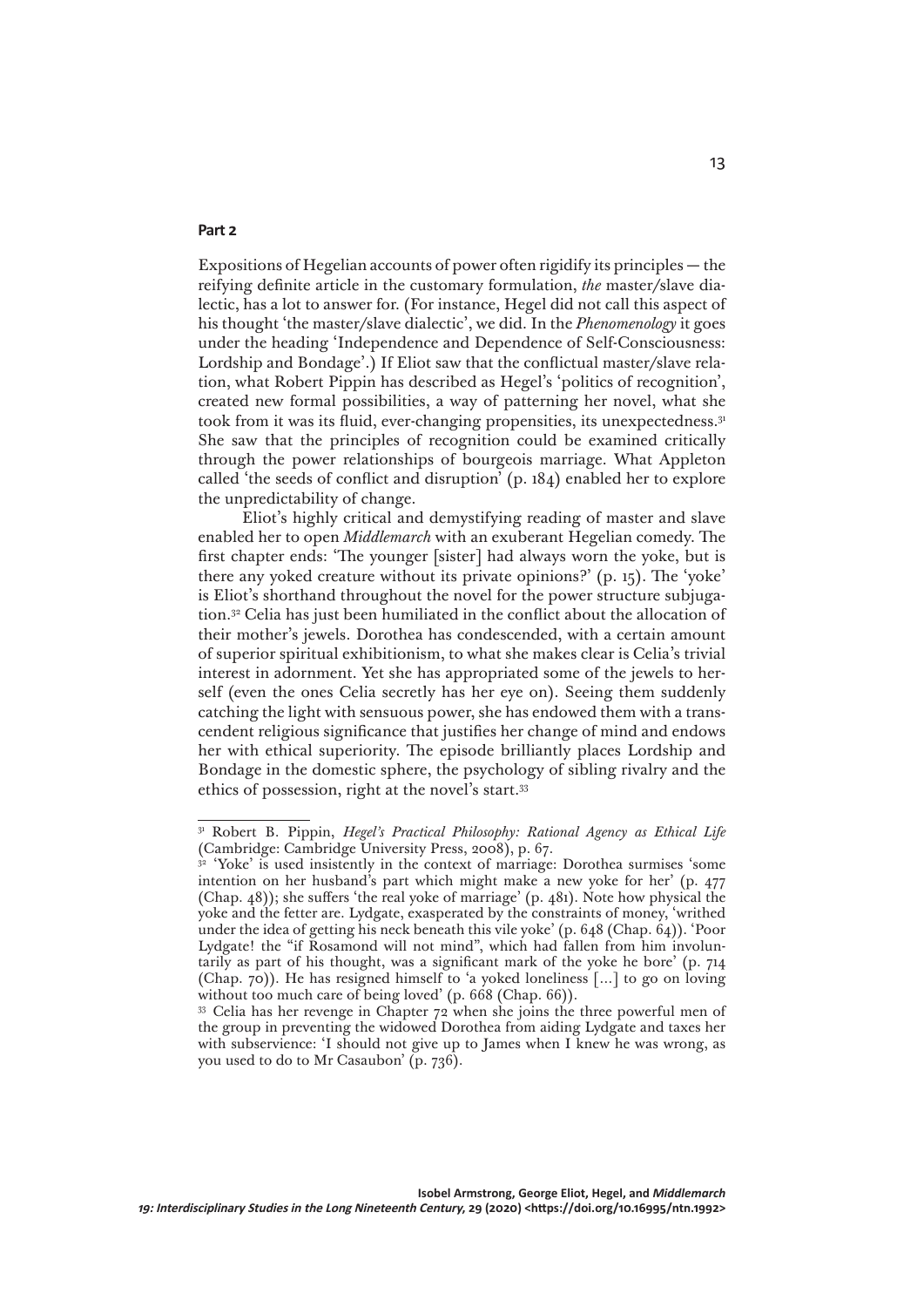What did Eliot want to capture from Hegel's philosophical framework? The account of Lordship and Bondage follows Hegel's theory of self-consciousness. The chapter on self-consciousness in the *Phenomenology* is about the rhythms of life and desire and the myriad forms these can take. For the *Phenomenology* there is no such thing as a stable ego. Consciousness is a series of volatile states kept in movement by the logics of contradiction. This flux, says Hegel, is 'Life' (para. 168). Dissolution, flux, fluidity, are repeated terms.34 In a flash of sunlight Dorothea can move from condemnation to delight in the sensuous beauty of jewels; Lydgate commits to marrying the girl he has decided not to marry in an instant of tearful blue eyes; Bulstrode murders Raffles through a sudden impulse to give the housekeeper keys to the drinks store; Will Ladislaw just avoids an affair with Rosamond by the accidental intrusion of Dorothea. Consciousness's capacity for self-duplication, returning to the self with new knowledge, as Lewes had put it, keeps this flux under awareness. But this self-consciousness itself opens the way to further progressive complications. As early as February 1848, in the second letter to Sibree that survives, Eliot had described consciousness as a flux ordered by 'the superadded life of the intellect' — sympathy, love, ethics. But consciousness is in a state of constant movement:

> Thus matter is in a perpetual state of decomposition  $-$  superadd the principle of life, and the tendency to decomposition is overcome. Add to this consciousness, and there is a power of self-amelioration. The passions and senses decompose, so to speak. The intellect by its analytic power, restrains the fury with which they rush to their own destruction.<sup>35</sup>

She seems to be paraphrasing Hegel's chapter on self-consciousness here. She had faith in the 'moral nature' that 'purifies' and 'transmutes', but in her reading experience was essentially mobile, quixotic.

The exposition of Lordship and Bondage is predicated on the way self-consciousness others itself to reclaim itself and the knowledge achieved in this reflexive act. But, as we have seen, the structure of 'recognition' means that identity is in the keeping of another self-consciousness: it must exist for another in order to be real to itself. The struggle of the two elements in Lordship and Bondage is, at one level, all about the ontological necessity of being real to oneself, the struggle not to be an object or a

<sup>34</sup> See Theodore W. Adorno, *Hegel: Three Studies*, trans. by Shierry Weber Nicholsen, new edn (Cambridge, MA: MIT Press, 1994). 'The substance of Hegel's philosophy is process, and it wants to express itself as process' (p. 121). Adorno's discussion of Hegel's 'Bacchanalian revel' of consciousness expands on this (pp. 134–35).

<sup>35</sup> Letter to John Sibree, February 1848, in *Eliot Letters*, ed. by Haight, i, 250–52  $(p. 251)$ .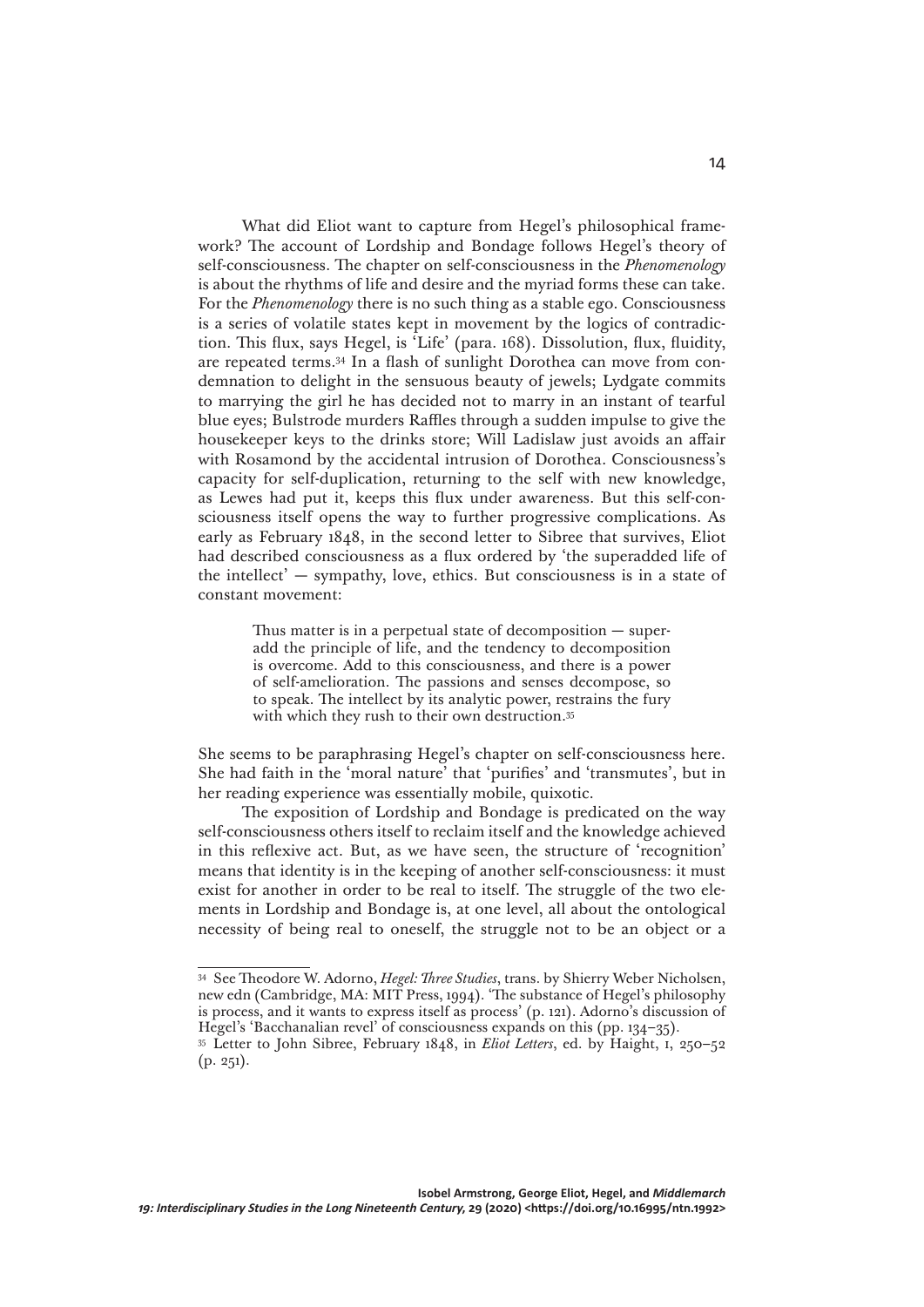thing.36 There are both ontological and material consequences when the catastrophic failure of this relationship — when it becomes one-sided initiates a struggle that precipitates a fight to the death. A struggle for freedom against the other's desire for mastery and exploitation ensues. Hegel's exposition allows for both an existential and a brute political reading of this pattern of oppression. Fear is crucial to this structure. Fear saturates the relationship, becomes a somatic condition: it is the element in which both sides exist. Eliot explores the Hegelian model agnostically and agonistically. Her innovation — to read the master/slave through the passional relations of modern marriage and its manifold economic and other subjugations — means that the anguish of power relations is unpredictable and complex.

I can best demonstrate the embeddedness of these ideas by looking closely at the Casaubon–Dorothea relationship. But first it is important to emphasize the centrality of violence and death to these explorations. Eliot began her career with an exploration of the sheer motiveless violence of domestic abuse in 'Janet's Repentance' (1857): 'And an unloving, tyrannous, brutal man needs no motive to prompt his cruelty […]; his lust of torture.'37 In *Middlemarch* the Hegelian structure of oppression makes this violence readable. Nevertheless, though conflict is so much more nuanced that we might hesitate to think in terms of murder and violence, it is present. Dorothea does not kill Casaubon, but the stress caused by her unknowing attack on his identity does kill him, by directly precipitating his heart attack. His first attack occurs after sharp, rebellious words from Dorothea in response to his insulting remarks about Will (and implicitly about her), the first sharp words since the honeymoon: 'Why do you attribute to me a wish for anything that would annoy you? […] Wait at least until I appear to consult my own pleasure [that Hegelian word] apart from yours.' Half an hour later the 'loud bang of a book on the floor' announces the attack (pp. 282, 283 (Chap. 29)). Rosamond kills Lydgate's soul and imagination through the slow attrition of her dissent from him, kills his ambitions and intellectual freedom by refusing to recognize his creative needs, exacting only his attention to hers. Arguably, he kills something in her. Hegel's dialectic is a fluid movement that could go in many directions and be arrested at any stage.

Eliot prepares very carefully for the affective power relations of the marriages by presenting Middlemarch through a nexus of power relations — Appleton's 'seeds of conflict and disruption' — well before we reach the drama

<sup>&</sup>lt;sup>36</sup> Adorno points out that it is important to see this aspect of the master/slave through the idea of 'labor', work on the world, on the self, and between selves (p. 24). He stresses that 'the subject–object toward which his philosophy develops' has fundamental implications for 'civil society and politics' (p. 87).

<sup>37</sup> 'Janet's Repentance', in *Scenes of Clerical Life*, ed. by Thomas A. Noble (Oxford: Oxford University Press, 1999), pp. 167–301 (p. 239 (Chap. 13)).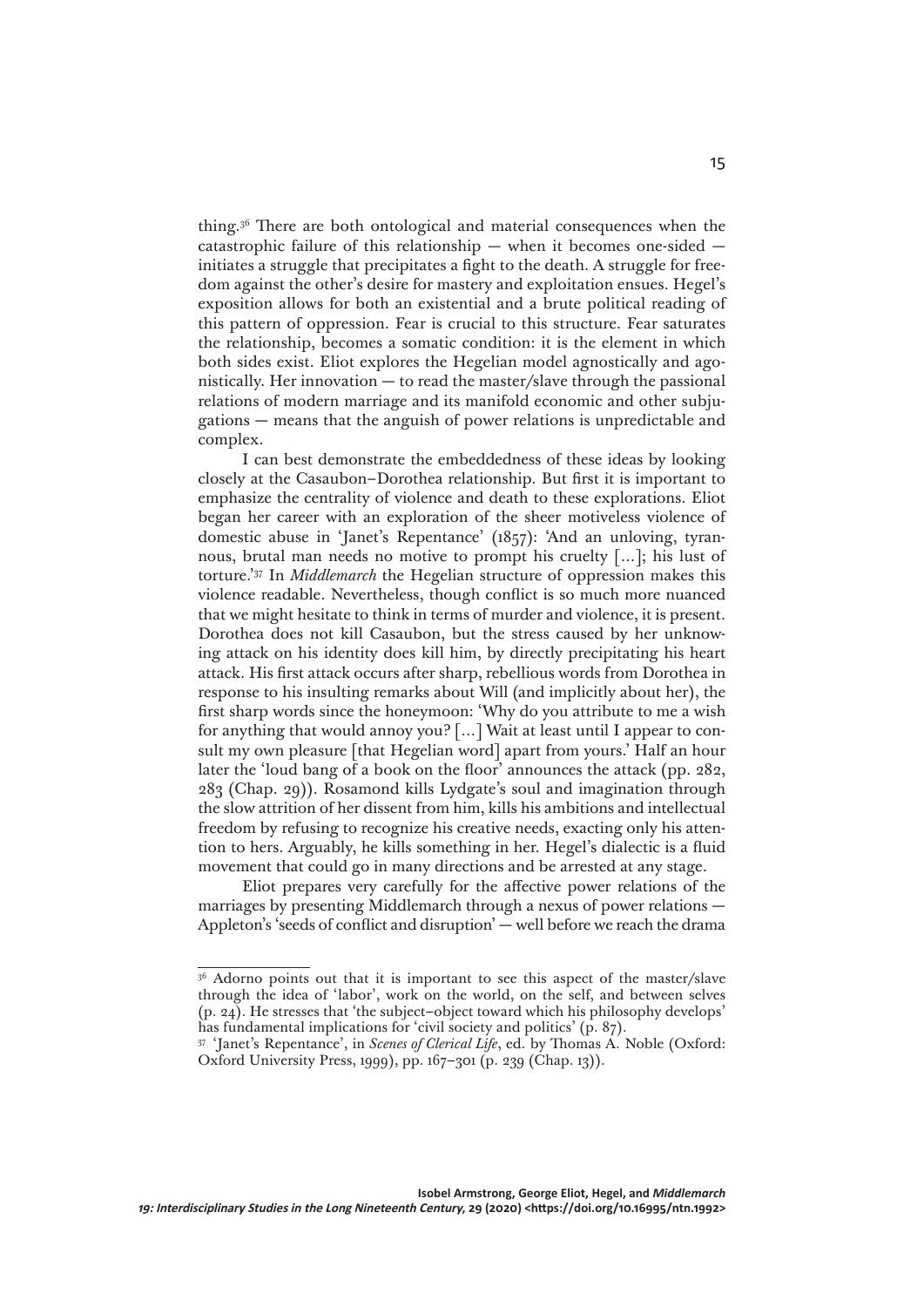of the marriages. 'You like to be Master', Vincy says to Bulstrode when he refuses to help Fred (p. 131 (Chap. 13)).38 Chapter 25 has as its epigraph, warningly, two stanzas from Blake's 'The Clod and the Pebble': the second runs:

> Love seeketh only self to please, To bind another to its delight, Joys in another's loss of ease, And builds a hell in heaven's despite.

The malleable clod and the adamantine pebble, two resistant forms of matter, grind against one another as joy becomes an act of violence. 'Yoke' is used insistently as a short cut to structures of power in marriage.

The trauma of Rome and the trauma of Dorothea's marriage are concurrent. In each there is a Hegelian presence. Chapter 19 opens with Dorothea's abstracted gaze by 'the reclining Ariadne, then called the Cleopatra', in the Vatican museum (p. 188). The narrative tells us only in the subsequent chapter that this mute gaze has been preceded by the first defining catastrophic quarrel of the marriage  $-$  'Both were shocked [...]. On a wedding journey, the express object […] is to isolate two people on the ground that they are all the world to each other' (p. 201). This grief is the first intimation of the intrinsic one-sidedness and aridity of the marriage and the conflict that will follow, a conflict that follows the logic of Hegel's reading of oppression.

But before we know this, the Vatican scene occurs, deliberately directing us to sculpture and to another Hegelian context in the account of sculpture in the *Lectures on Aesthetics*. The Cleopatra lies in 'the marble voluptuousness of her beauty, the drapery folding around her with a petallike ease and tenderness' (pp. 188–89 (Chap. 19)). This in the context of the 'weight of unintelligible Rome', we are told a little later, the 'Titanic life gazing and struggling on walls and ceilings, the long vistas of white forms whose marble eyes seemed to hold the monotonous light of an alien world' (p. 193 (Chap. 20)). Eliot's interpolation of the Cleopatra is intentionally anachronistic. The sculpture's identity had been questioned by Winckelmann and the Ariadne had replaced the Cleopatra definitively by 1816.39 But this referencing of the historical sexual power of Cleopatra as late as the 1830s immediately signs the erotic deficit of the marriage and

<sup>38</sup> Eliot carefully establishes the filaments of the net or web of control and entrapment in Middlemarch from the start of the novel. Well before the marriages are developed, Bulstrode's and Featherstone's love of power is made clear and, before his marriage to Rosamond, Lydgate has already given the fatal vote for Tyke that has made him subservient to Bulstrode.

<sup>39</sup> Winckelmann questioned the sculpture's identification as Cleopatra in his *Storia delle arte* (1779) and Ennio Quirino Visconti subsequently identified it as the sleeping Ariadne. By 1816 it was established as Ariadne.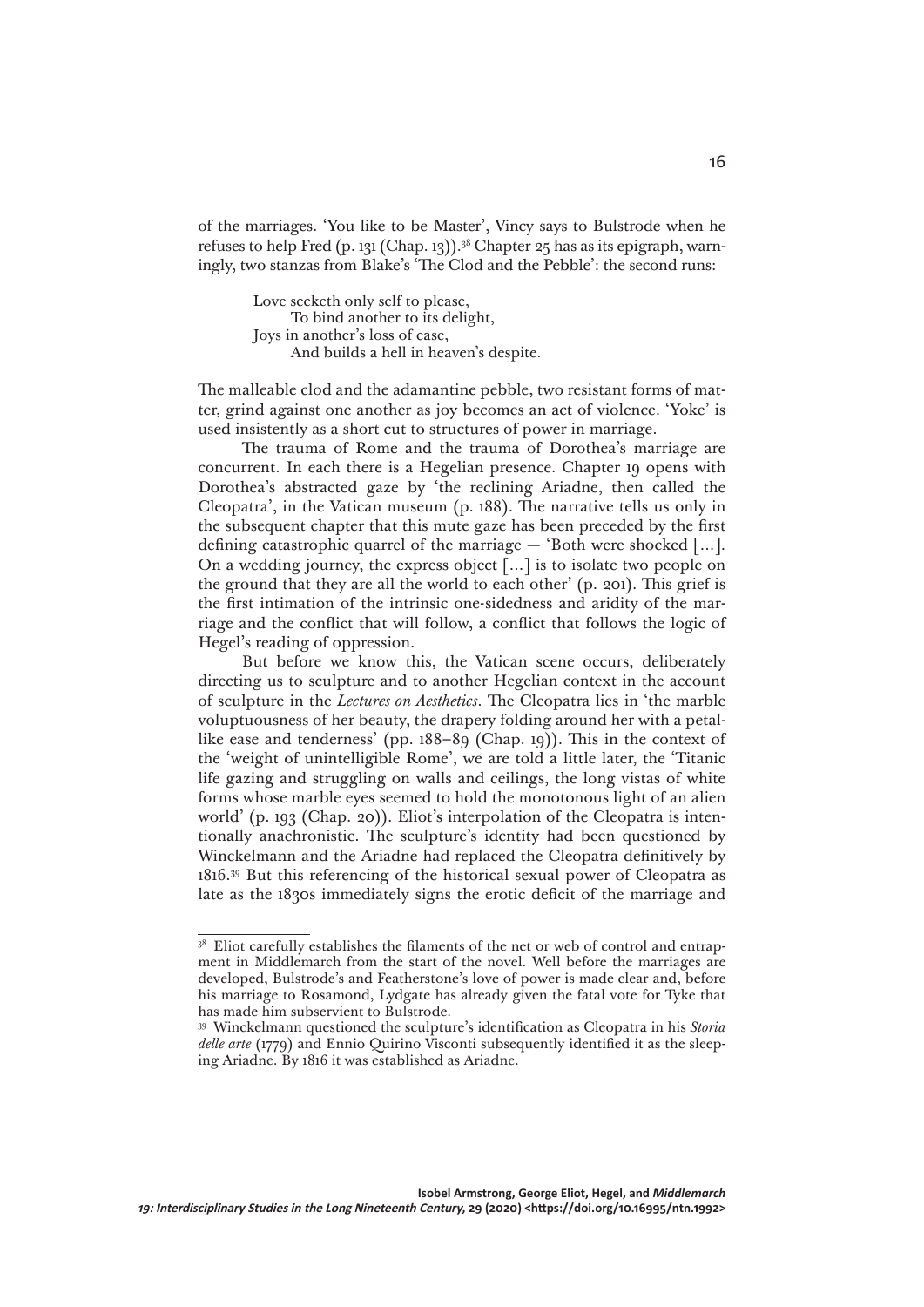allows a double pathos to emerge. For this lack is joined to another. Unlike Ariadne, Dorothea, without her saving clue, will be lost in Casaubon's 'accustomed vaults where he walked taper in hand (p. 85 (Chap. 10)), the 'Tartarean shades' (p. 86) of Lowick that Will later describes as the home of the Minotaur (p. 220 (Chap. 22)), the 'ante-rooms and winding passages that seemed to lead' nowhere (p. 195 (Chap. 20)).

It is the *weight* of Rome that presses upon us in the Roman episodes, the material weight of sculpture in particular. Hegel, assigning sculpture as the supreme representative of the classical phase in art, stressed the 'astounding project' of 'making Spirit imagine itself in an exclusively material medium'.40 But about this he had extreme reservations. Sculpture is not 'living form' (iii, 115). It is bound to '*material* conditions' of 'immediate corporality' and tied to the 'externality of body […] reproduced in gross material' (III, 110, 112, emphasis in original). Sculpture, like architecture, is bound to the laws of gravity. It must always belong to pure matter, confined to the 'stereometric body, merely […] in the three spatial dimensions'  $(iii, 114)$ . It is merely a 'mould' for spirit  $(iii, 115)$ . It cannot convey 'subjective life', but works only through the body, which is *given*, not created by 'human inventiveness' (III, 123, 126). Mostly 'hewn from white not varicoloured marble', 'self-identical', 'undifferentiated', it offers no play of light, which is 'in fluxion', congealed (III, 116). One of its defects is the 'sacrifice' of the eye — 'the *glance* of the eye is also absent' — and its living intensity, the outlet of the soul (III, 148, emphasis in original). Sculpture is predicated on the sightlessness of its figures, those white forms and marble eyes whose deadness Eliot understands so well. Drapery, Hegel says, works like architecture in classical sculpture: Dorothea, in an antithetical movement to the 'folding' drapery of the Cleopatra/Ariadne, has released herself from the 'grey drapery' of her cloak, 'thrown backward from her arms' (p. 189 (Chap. 19)). But she does not release herself from the weight of Rome, which is the correlative of the unresponsive deadweight of the marriage. Some critics have seen in the 'red drapery […] being hung for Christmas spreading itself everywhere like a disease of the retina' a febrile image of menstruation as Dorothea's erotic distress sexualizes the eye (p. 194 (Chap. 20)).

Naumann indulges in a pastiche of Hegelian aesthetics when speaking of Dorothea — 'antique form animated by Christian sentiment  $-$  [...] sensuous force controlled by spiritual passion' — and Will answers with an irritated parody of idealism — 'the divinity passing into higher completeness and all' (p. 190 (Chap. 19)). But it is the way Dorothea's ardour interacts with the heavy, oppressive inertia of Casaubon's mind and its 'blank

<sup>40</sup> G. W. F. Hegel, *The Philosophy of Fine Art*, trans. by F. P. B. Osmaston, 4 vols (London: Bell, 1920), III, 121. This translation is for me a compromise between Bernard Bosanquet (1886) and T. M. Knox (1988).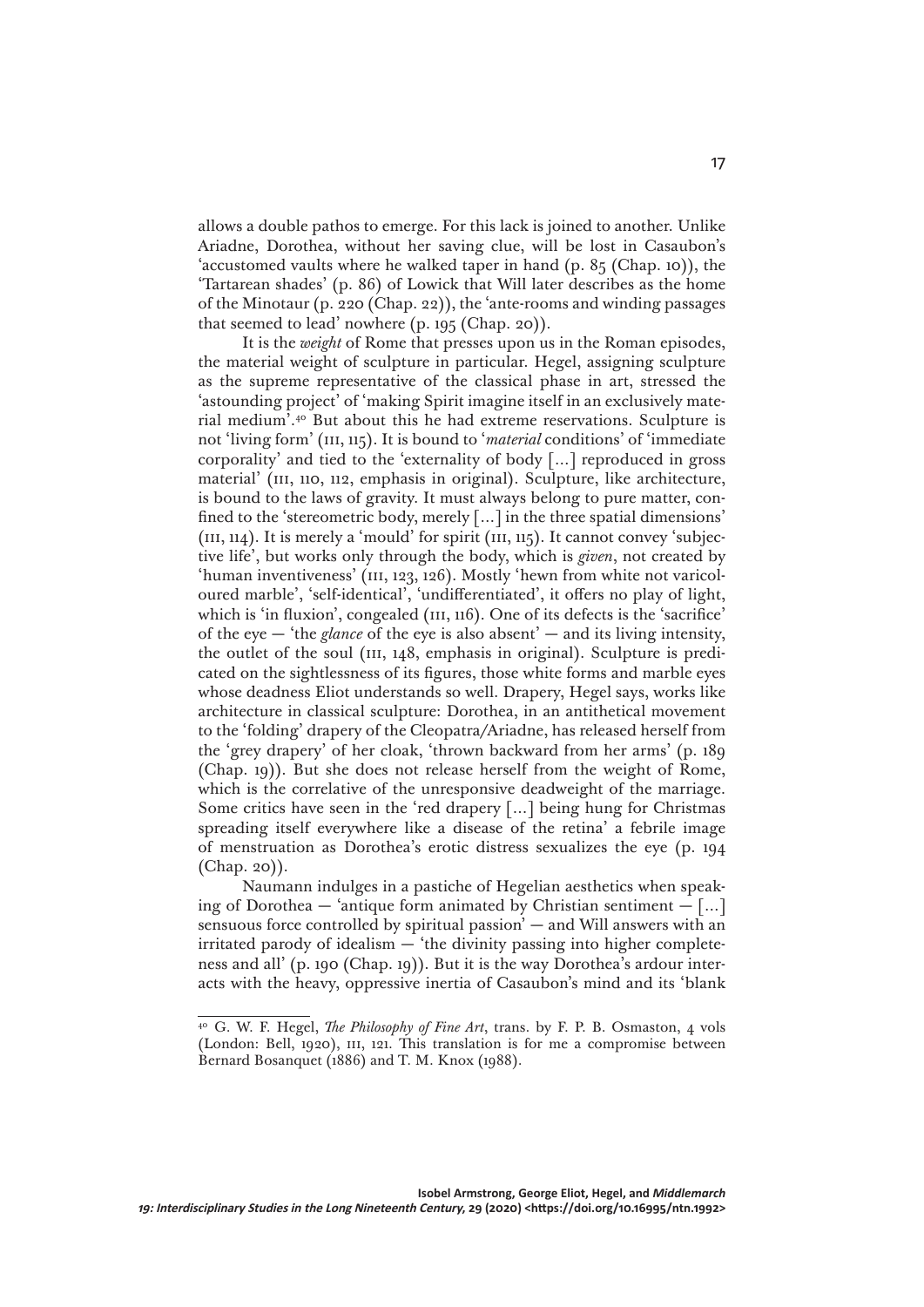absence of interest or sympathy' that precipitates the phases of struggle between them (p. 197 (Chap. 20)). Eliot, moving from Hegel's *Lectures on Fine Art* to the *Phenomenology*, seized imaginatively on the way the dyadic conflicts of a marriage could be paced through the dyadic patterns of his analysis of oppression and domination, beginning with the interplay of mutual misprision, and shown to have an inner logic. In doing so she shifts the context of Lordship and Bondage from a political to a psychological or existential register. But it is nonetheless a study of an ever-changing and volatile balance of power. In his Hegelian study of *Daniel Deronda*, Andrew Sola warns that though the novel is saturated in Hegelian thought 'it is not reducible to it' (p. 105), and the same goes for *Middlemarch*. I have interleaved this account of Eliot's analysis with relevant quotations from Hegel, two distinct but parallel discourses.<sup>41</sup>

'*They have not as yet exposed themselves to each other*' (para. 186): there is a possible ideal moment of pure reciprocity in the movement of self and other.42 But Casaubon, for whom the tale of Cupid and Psyche is a 'romantic invention' (p. 197 (Chap. 20)), and who intimates to Dorothea that her expressions of affection are 'rather crude and startling'  $-$  a fundamental rejection of her sexuality — cannot achieve this, cannot respond to Dorothea: her questions about art, 'But do you care about them?', are met with blankness (pp. 198, 197). Her function for him is not as a companionate figure in a mutual exposing of self, but, we learn in the engagement period, 'an encouragement to himself': in her self-abnegating respect he finds 'the reflected confidence of the pedagogue', which replaces the 'chilling ideal audience' of his critics (p. 86 (Chap. 10)). Self-consciousness '*exists only in being acknowledged*', as the other '*gives it back again to itself*', so the Hegelian

<sup>&</sup>lt;sup>41</sup> In the following discussion, in order to distinguish more clearly quotations from the *Phenomenology* and *Middlemarch*, the former have been set in italics. Any emphases in the original have been set in roman type.

<sup>42</sup> Andrew Sola sees the Lordship and Bondage phase of the *Phenomenology* in existential terms that make much of this moment in Hegel's changing sequence of relationships. For him, it is the prime moment of the series: the obvious difference between Hegel and Eliot and the representation of mastership is that Eliot's is 'humanized and individualized' and Hegel's is 'stark and almost depersonalized'. 'Regarding this notion of "exposing oneself" through "recognizing another", it echoes what Hegel later says about the life and death struggle, which is the only way two self-consciousnesses attain freedom. The life and death struggle I understand to mean the exposure of the innermost feelings of one self-consciousness to the other […]. It is certainly an extreme moment with fatal qualities. When one subject reveals his innermost being to another, he or she is staking his core self on the other recognizing it' (p. 279, n. 25). This is one legitimate way of viewing exposure. But to halt Hegel's sequence of relationships at this stage, seeing this as an existential and affective matter only, is to ignore the possibilities of violence and aggression which are explicit in the Hegelian exposition. It is to remove the Lordship/Bondsman movement from the political aspect of power, which operates in the state just as much as in personal relations.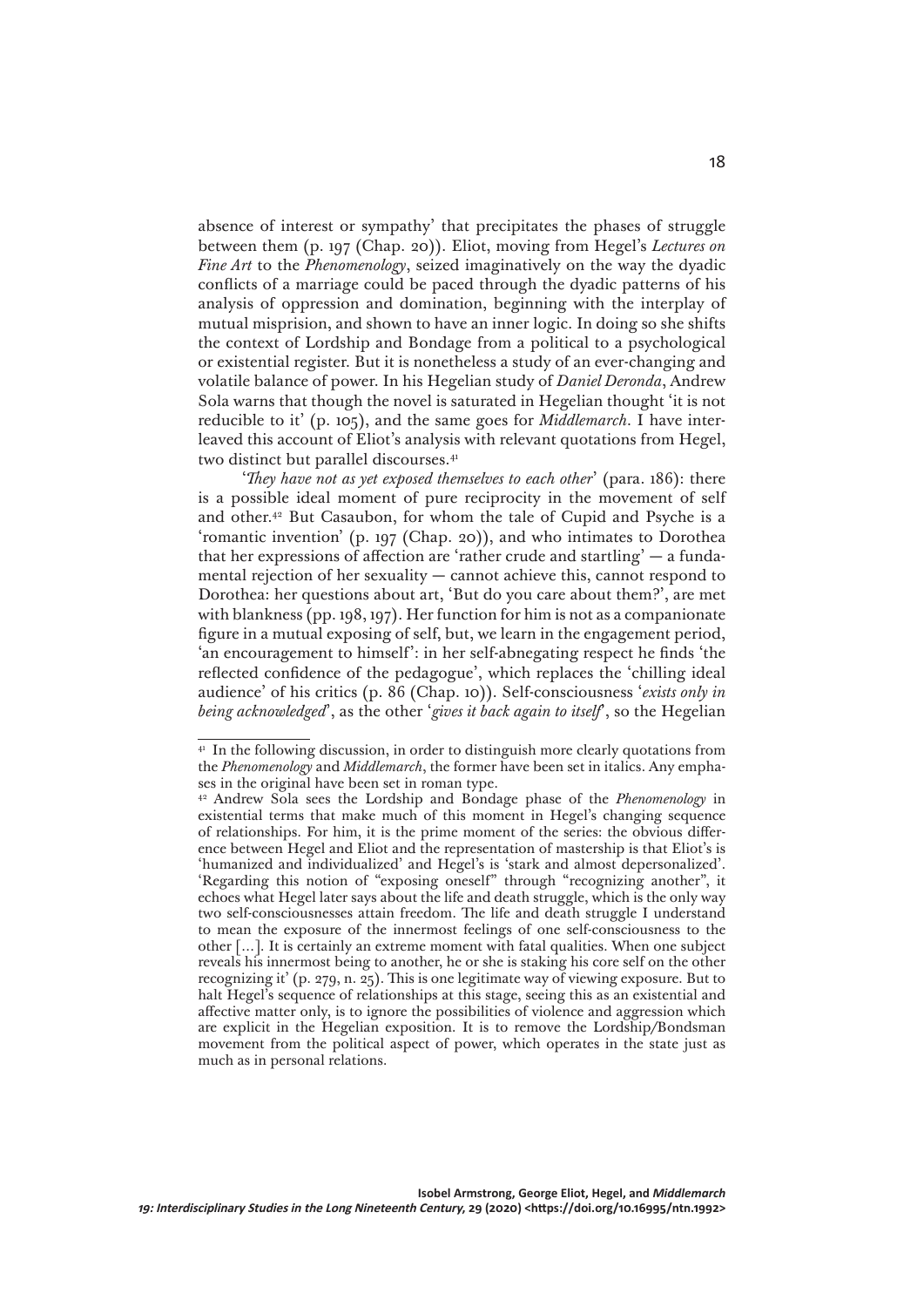argument begins (para. 178, 181). While two self-consciousnesses 'recognize *themselves as* mutually recognizing *one another*', a fatal one-sidedness is built into recognition as it becomes dysfunctional, '*one being only* recognized, *the other only* recognizing' (para. 184, 185). '*The outcome is a recognition that is onesided and unequal*' (para. 191). Already in the engagement period Dorothea has to subdue a guilty irritation when her status as subservient subsidiary to Casaubon becomes evident in her subordination to his research zeal — 'I should feel more at liberty if you had a companion' (p. 87 (Chap. 10)). '*The other is the dependent consciousness, whose essential nature is simply to live or to be for another. The former is lord, the other is bondsman*' (para. 189). On the honeymoon, in only six weeks, terror and anger supersede self-abnegation as the dynamic of this one-sided relation follows its course. Dorothea 'had been becoming more and more aware, with a certain terror, that her mind was continually sliding into inward fits of anger or repulsion, or else into forlorn weariness' (p. 196 (Chap. 20)). 'Repulsion' on a honeymoon is a strong word: the '*whole being has been seized with dread;* […] *has trembled in every fibre of its being*' (para. 194). There is 'temper' in Dorothea's response to Casaubon's reiteration of her subordination when he tells her that she is a useful antidote to excessive thought: 'I am very glad that my presence has made any difference to you' (p. 199). '*The unessential consciousness is for the lord the object*' (para. 192). Anger, fear, and violence gather rapidly when, in this double movement, two self-consciousnesses fail to mediate one another, when the other becomes an inessential element and thus inessential to itself, while the lord '*takes to himself only the dependent aspect of the thing and has the pure enjoyment of it*' (para. 190).

The shock of the quarrel, in which Dorothea has instanced the pile-up of never-to-be-published researches — 'will you not […] begin to write the book […]? I will write to your dictation' — elicits Casaubon's fury (p. 200). Since identity rests in another's being, *exists only in being acknowledged*, is in the keeping of the ego of another, a reversal of power is always incipient. Suddenly, his 'young bride' seemed

> to present herself as a spy watching everything with a malign power of inference […]. He had formerly observed with approbation her capacity for worshipping the right object; he now foresaw with sudden terror that this capacity might be replaced by presumption. (p. 200)

A presumption that Dorothea intensifies when she says, 'I never heard you speak [of publication]' (p. 201). The extremity of '*two self-conscious individuals is such that they prove themselves and each other through a life-and-death struggle. They must engage in this struggle, for they must raise their certainty of being* for themselves' (para. 187). It is the struggle of an '*independent*' and a '*dependent*' consciousness in which the protagonists almost change places, a struggle about being made real to themselves (para. 189). And what dominates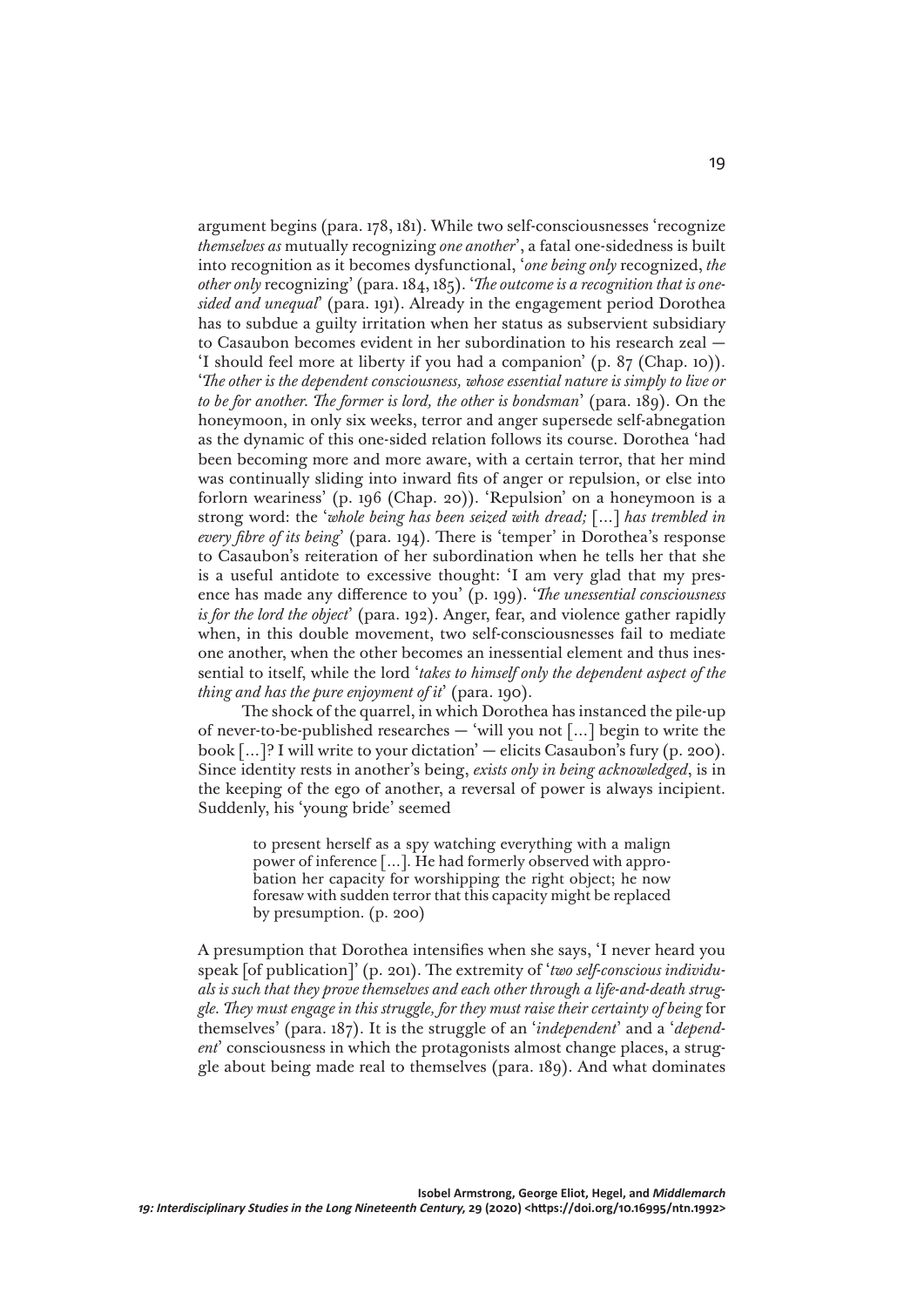this exchange is the sheer extremity of fear — Dorothea's 'certain terror', Casaubon's 'sudden terror': in dependence, the '*whole being has been seized with dread; […] [it] has trembled in every fibre of its being*' (para. 194). At stake in this honeymoon is genuinely the destruction of the other: '*each seeks the death of the other*' (para. 187).

For Dorothea this exchange is a 'catastrophe'; for Casaubon it creates a realization that this 'close union' was 'more of a subjection than he had been able to imagine' and threatens a reversal of his power (p. 202 (Chap. 20)). In the event Dorothea resolves that 'there was clearly something better than anger and despondency', conceding to his 'equivalent centre of self' (pp. 203, 211 (Chaps. 20, 21)), and, like the Hegelian bondsman who works on the world to rediscover his selfhood and overcome alienation — '*a freedom which is still enmeshed in servitude*' (para. 196) — in another reversal, defers to her husband. Casaubon resumes his power of exploitation (the Lord, Hegel has said, achieves satisfaction in the negation of the other and has '*the pure enjoyment of it*' (para. 190). He initiates his success by refusing to forgive her for the quarrel, answering Dorothea's question, 'But do you forgive me?' with a Shakespearean quotation (p. 210 (Chap. 21)). The cost of Dorothea's attempts to become real to herself through bondage means the constant threat of a dematerializing world: on the return from the honeymoon the very furniture shrinks, 'the stag in the tapestry looked more like a ghost in his ghostly blue-green world' (p. 273 (Chap. 28)).

Using the Hegelian structure of domination as a covert tracking device for bourgeois marriage meant that Eliot could stress the enormity and cruelty of its power relations. It was some years before Mona Caird's essays on marriage were collected in 1888, and in 1872 Eliot was ahead of her time. The dialectic plotting of this structure of struggle meant that the conflict has an inner logic: it cannot be put down to the mere 'faintness of heart' and loss of illusion in the young bride or to a minor impediment for the 'irreproachable husband' and the 'charming young woman' he had wed (pp. 194, 199 (Chap. 20)). Psychically, the fierceness of this conflict looks forward to the murderous instincts uncovered in psychoanalysis, and its intensity penetrates the codes of nineteenth-century marriage, when 'to find conversation difficult and to hand a glass of water without looking' constituted a calamity (pp. 201–02). But, as significant, the signal importance of the dialectic of domination for Eliot was twofold: it possessed a clear structural logic, and its power came from its iterability, its compulsion to repeat. The constitutive recurrence of fear (the '*whole being has been seized*  with dread') and the progressively intensified efforts of Casaubon to master Dorothea's future repeat the pattern of domination and reach a level of abuse that is scarcely endurable. Keeping her up through the night to check manuscripts, Casaubon subsequently rouses her from their bed in the darkness to force a promise from her. It is a moment that looks forward to Beckett in its two isolated figures and bizarre cruelty in the dark. '"What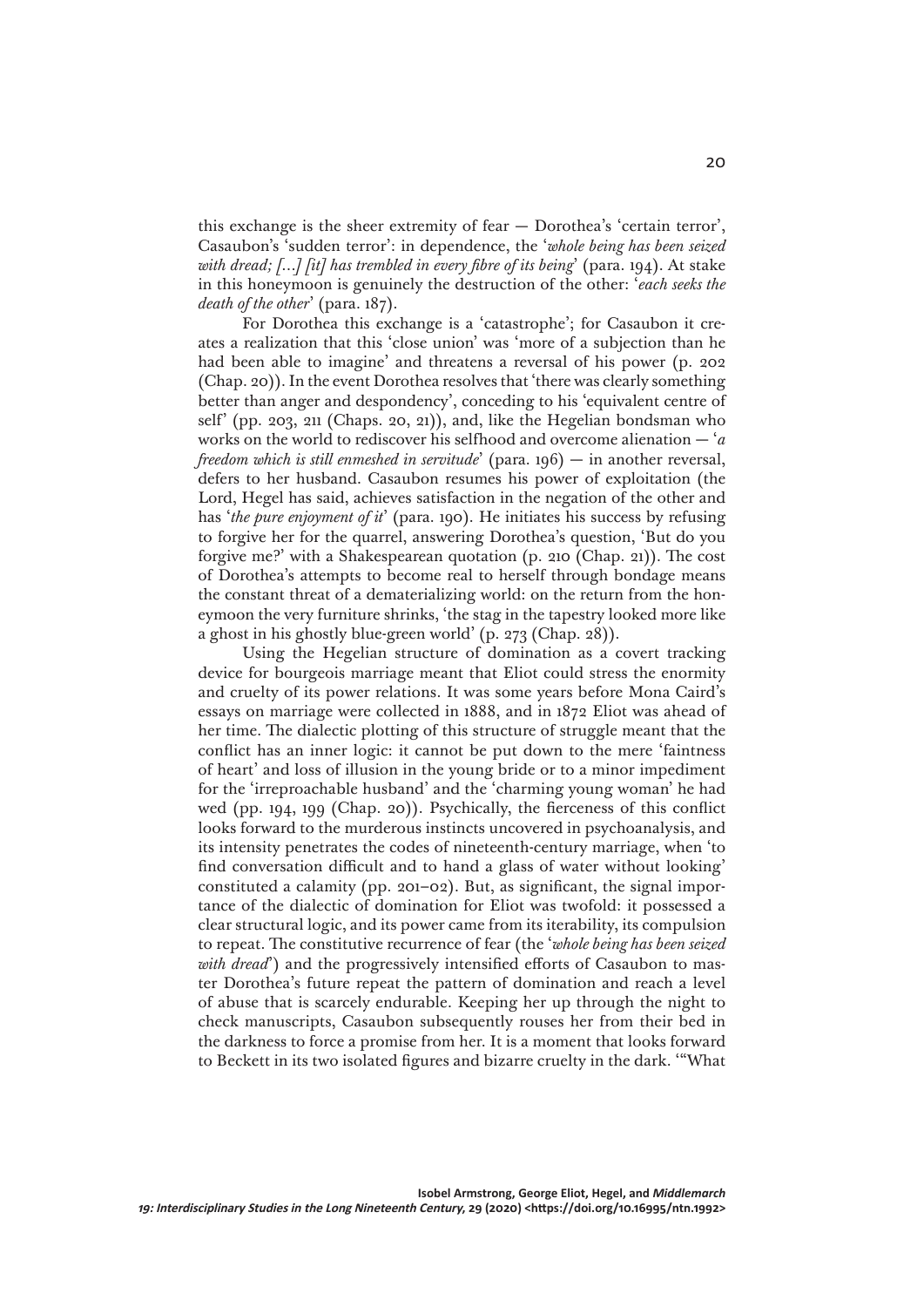is it?" said Dorothea, with a dread in her mind' that Casaubon might make 'a new yoke for her'. Sure enough, he attempts to exact from her a blind promise of obedience after his death (p. 477 (Chap. 48)).

The language of slavery, imprisonment, and fear is freely used of Dorothea. To see Will was to find that 'a lunette opened in the wall of her prison' but Casaubon's tyranny brings her to an extremity of fear — 'every energy was arrested by dread' (pp. 361, 375 (Chap. 37)). She is engaged with 'a perpetual struggle of energy with fear' (p. 389 (Chap. 39)). It is the enervating psychic condition of slavery. Concurrently, though, in a series of reversals, there is a searing account of Casaubon's failure and sense of failure, constantly reinforced by Dorothea whatever she does: 'he shrank from pity', an 'uneasy susceptibility [of failure] accumulated in the consciousness of the author' (p. 417 (Chap. 42)). The pattern of domination and submission is repeatedly reinstated: Casaubon sees that even in Dorothea's submission she judged him — her very devotedness was a 'penitential expiation'. He sees her silence as 'suppressed rebellion', intensified by the 'irritating cautiousness' of her 'gentle answers' (p. 418). It is the slave's very submission that irks the master. And submission generates hatred. This hatred is compounded: Dorothea dares to question his economic power over Will, suggesting a redistribution of income as well as implicitly questioning his labours.

There are many possible moments in the movement of oppression. Where the Rosamond/Lydgate dyad is concerned, Eliot is interested in the way this movement is arrested in a reification, a mutual misprision, in which each to the other is a *thing*: '*and the two do not reciprocally give and receive one another back from each other consciously, but leave each other free only indifferently, like things*' (para. 188). Rosamond to Lydgate is 'sweet to look at as a half-opened blush rose, and adorned with accomplishments for the refined amusement of man' (p. 269 (Chap. 27)). Lydgate to Rosamond is a man with the aura of aristocratic connections, a man, as she tells Mrs Bulstrode 'used to people who have a high style of living' (p. 296 (Chap. 31)), who is ultimately made a 'subject', in 'assured subjection' according to her fantasmatic world (p. 436 (Chap. 43)). The terrible logic of double change between the Casaubons is not replicated between Lydgate and Rosamond. Instead, the fatal marriage constantly reinstates '*consciousness in the form of*  thinghood' (para. 189). It is significant that the negotiations of the marriage are all about things, from hock glasses to jewellery to Rosamond's unilateral decision cancelling Lydgate's resolution to move to a smaller house. *Things* are the only reality. The more fantasmatic her world the more the brute reality of things dominates the lives of the couple.

Not following the trajectory of Dorothea's labour in bondage, Rosamond becomes a despotic slave through what Lydgate thinks of as her 'dumb mastery' (p. 740 (Chap. 73)). The gradual transformation of Lydgate to subjugation from an assumption of power happens because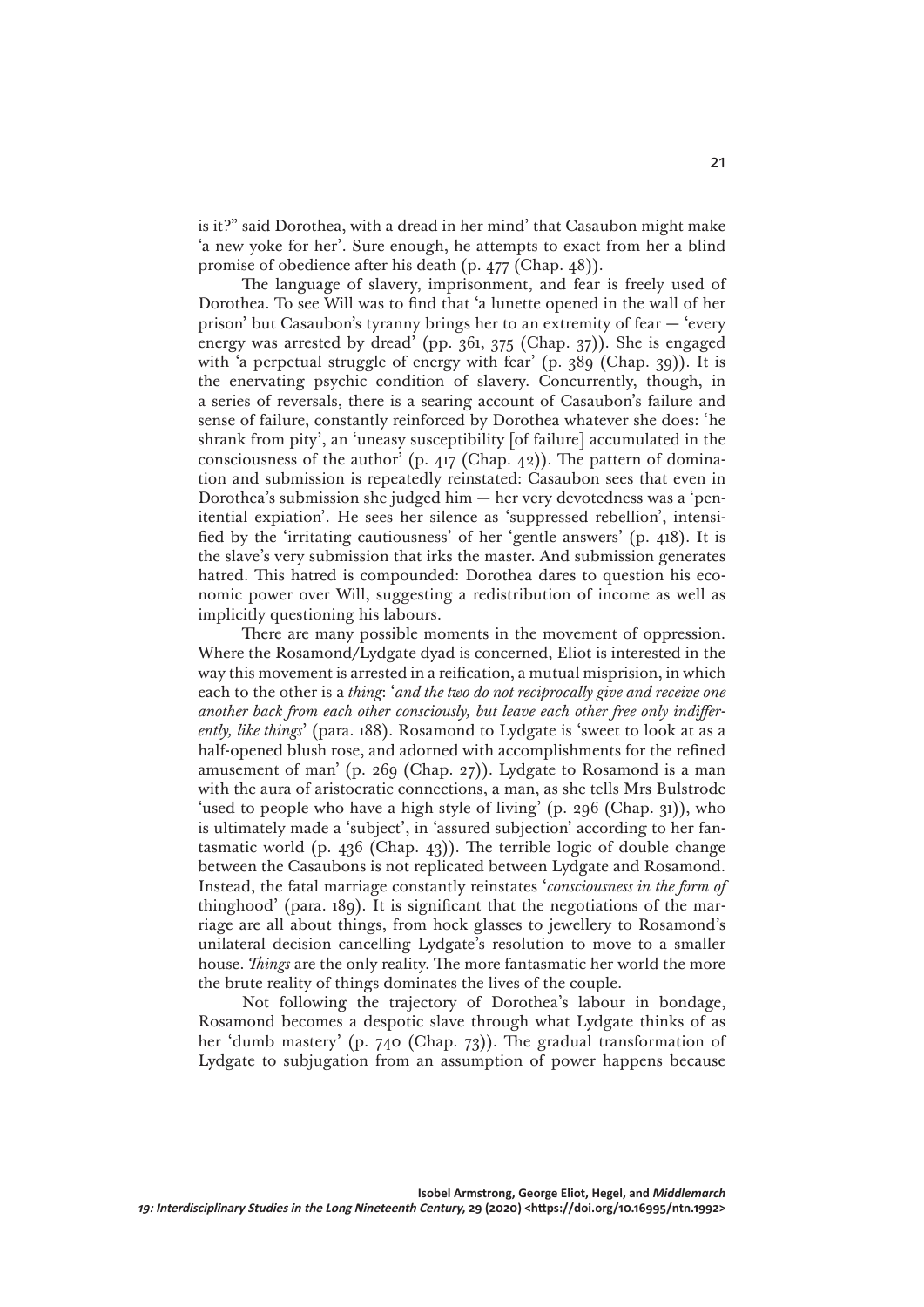each sees the other as object. Even at the deepest moments of Lydgate's understanding of the failure of his marriage, Rosamond is closed to him. He, not Rosamond, experiences that existential fear (the '*whole being has been seized with dread*') that characterizes oppression:

> Her melancholy had become so marked that Lydgate felt a strange timidity before it, as a perpetual silent reproach, and the strong man, mastered by his keen sensibilities towards this fair fragile creature whose life he seemed somehow to have bruised, shrank from her look, and sometimes started at her approach, fear of her and fear for her rushing in only the more forcibly after it had been momentarily expelled by exasperation. (pp. 770–71 (Chap. 77))

Lydgate 'was bowing his neck under the yoke like a creature who had talons' (p. 595 (Chap. 58)): '*it is just this which holds the bondsman in bondage; it is his chain from which he could not break free in the struggle*' (para. 190). Lydgate cannot tell Rosamond about the Raffles scandal; he is reduced to silence and impotence because there is no room in the marriage for change: 'How would Rosamond take it all? Here was another weight of chain to drag' — '*it is his chain from which he could not break free*' — 'and poor Lydgate was in a bad mood for bearing her dumb mastery' (p. 740 (Chap. 73)).

Marriage is fatally dyadic: Hegel's dialectic reinforces this, but in the course of tracking the rhythms of oppression I think his own dyadic structures and their limits became apparent to Eliot. She certainly uses power relations to melodramatic effect in the final moments of Featherstone's life, when Mary, the abused domestic slave, reverses their roles and refuses to burn the will: 'I will not do it. Put up your money. I will not touch your money. I will do anything else I can to comfort you; but I will not touch your keys or your money' (p. 318 (Chap. 33)). But elsewhere Eliot deviates from binary power relations: Dorothea and Rosamond do not remain antagonists; 'the two women clasped each other as if they had been in a shipwreck' (p. 797 (Chap. 81)). Mrs Bulstrode's ethics of forgiveness transcend narrow moral domination. Or the dyad is mediated through a third term. In the case of Caleb and Farebrother, families and work prohibit a dyadic life. Work, we assume, constitutes a third term for Dorothea and Will's life in London.

## **Part 3**

In the fore-narrative of the novel, Saint Theresa as a child sets out with her small brother, their hearts 'already beating to a national idea' (p. 1 (Prelude)). Here, on the first page of the novel, is that Hegelian 'idea' that Lewes began with in his first article. Is there any element of *Middlemarch*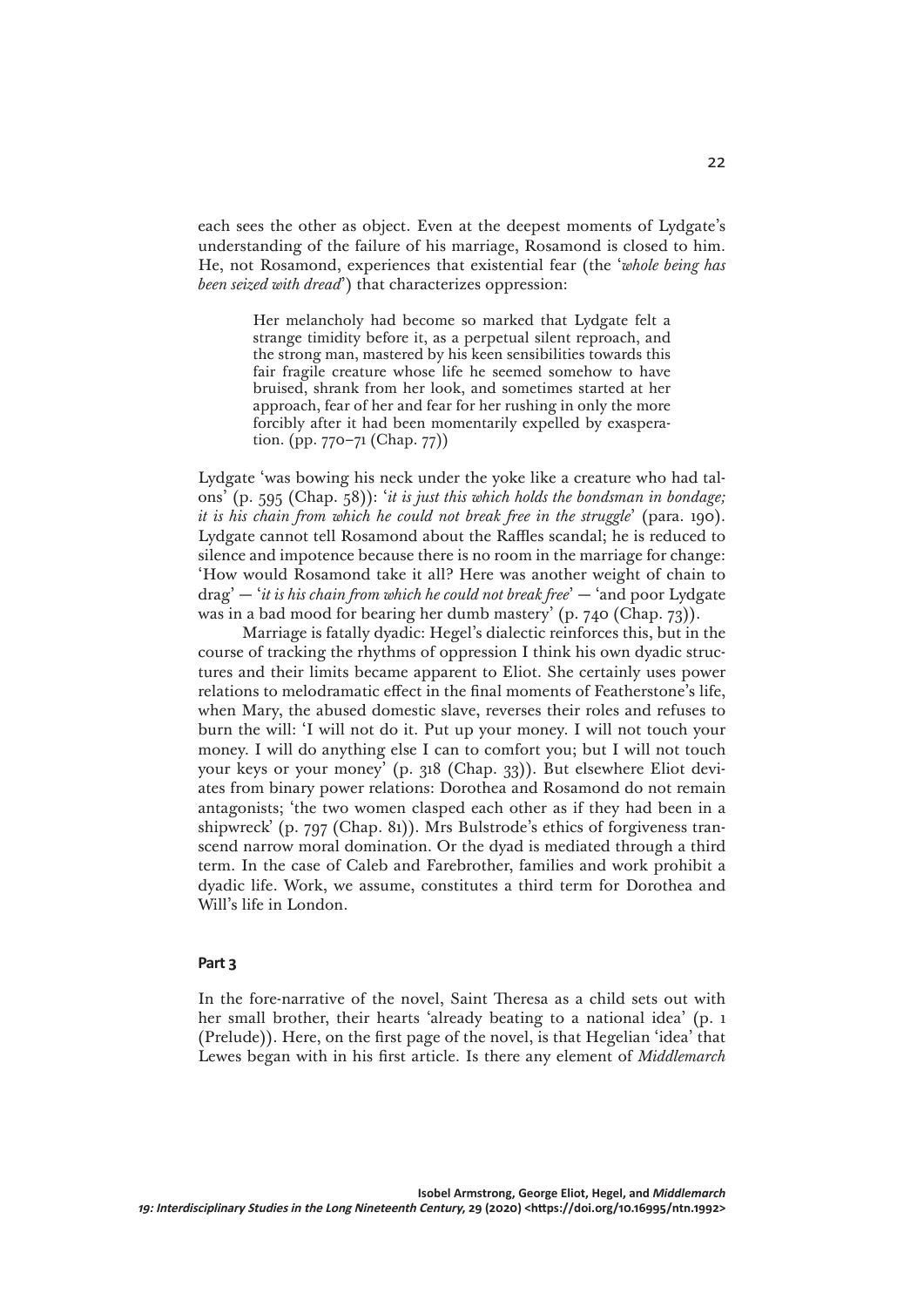that sees immediate personal relationships as part of, or related to, larger social and historical movements? How, if at all, does the novel manifest that notion of 'development' that Appleton specifically names as its special characteristic? Sibree, we have seen, understands the structure of historical movement as a replication of the patterns of self-duplication, a return of Spirit to itself with new understanding, what Sola has called 'the cumulative force of a society's thought' (p. 3). To return to Chapter 11, the 'subtle movement' of 'old provincial society' and 'those less marked vicissitudes which are constantly shifting the boundaries of social intercourse, and begetting new consciousness of interdependence' (p. 95), prefigures the movement of the novel. Lydgate, a middle-class doctor, finds himself in close proximity to the aristocratic 'county' rector, Casaubon: from Will to Raffles, 'settlers [...] came from distant counties' (p. 95). This is the movement of modernity, despite Eliot's slightly disingenuous parallel with the era of Herodotus. Is this the era of 'development', of change and conflict, that Appleton had in mind?

'Fastidious gentlemen stood for boroughs', the narrator notes (p. 95): Brooke's abortive political career could be seen through the larger movements of mind that preoccupy both Sibree and Appleton. Concerned with slavery and the negro question (p. 459 (Chap. 50)), but, as a neglectful landlord, unconcerned with the Reform Act or the 'Rinform', of which he is reminded by the fury of his tenant farmer, Dagley (p. 396 (Chap. 39)), and seemingly impervious to the squalor in which his tenants live, Brooke has no conception of that 'interdependence' of the social body which Chapter 11 proposes as the social idea of the time. Yet in the mockery he suffers at the hustings, the liberal idea of democracy ('liberal cognition', as Elaine Hadley has called it) is also travestied by the crowd.43 An effigy of Brooke, himself as other, his remarks doubled as soon as he utters them, appears as he begins to speak. It is in a sense a parody of recognition, a send-up of the double change of self and beholder. The country yokel has only to repeat Brooke's words to effect a reversal of the one-sided relation between landowner and tenant. This is theatre rather than change. The Hegelian bondsman can only produce the resistance of violent carnival. But this may be a prerequisite of change or 'development'. It is a primitive resistance to Brooke's assumption of privilege, a first, mutinous stirring of the sense of injustice.

But there is another element in the novel that is often ignored — Dorothea's politics. It is a politics of interdependence that emerges directly from her sense of the dysfunctional imbalance of power in her society. It is a Hegelian politics in this sense and resonates with the larger, reforming movements of mind in the nineteenth century. It is easy to occlude

<sup>43</sup> Elaine Hadley, *Living Liberalism: Practical Citizenship in Mid-Victorian Britain*  (Chicago: University of Chicago Press, 2010), p. 9.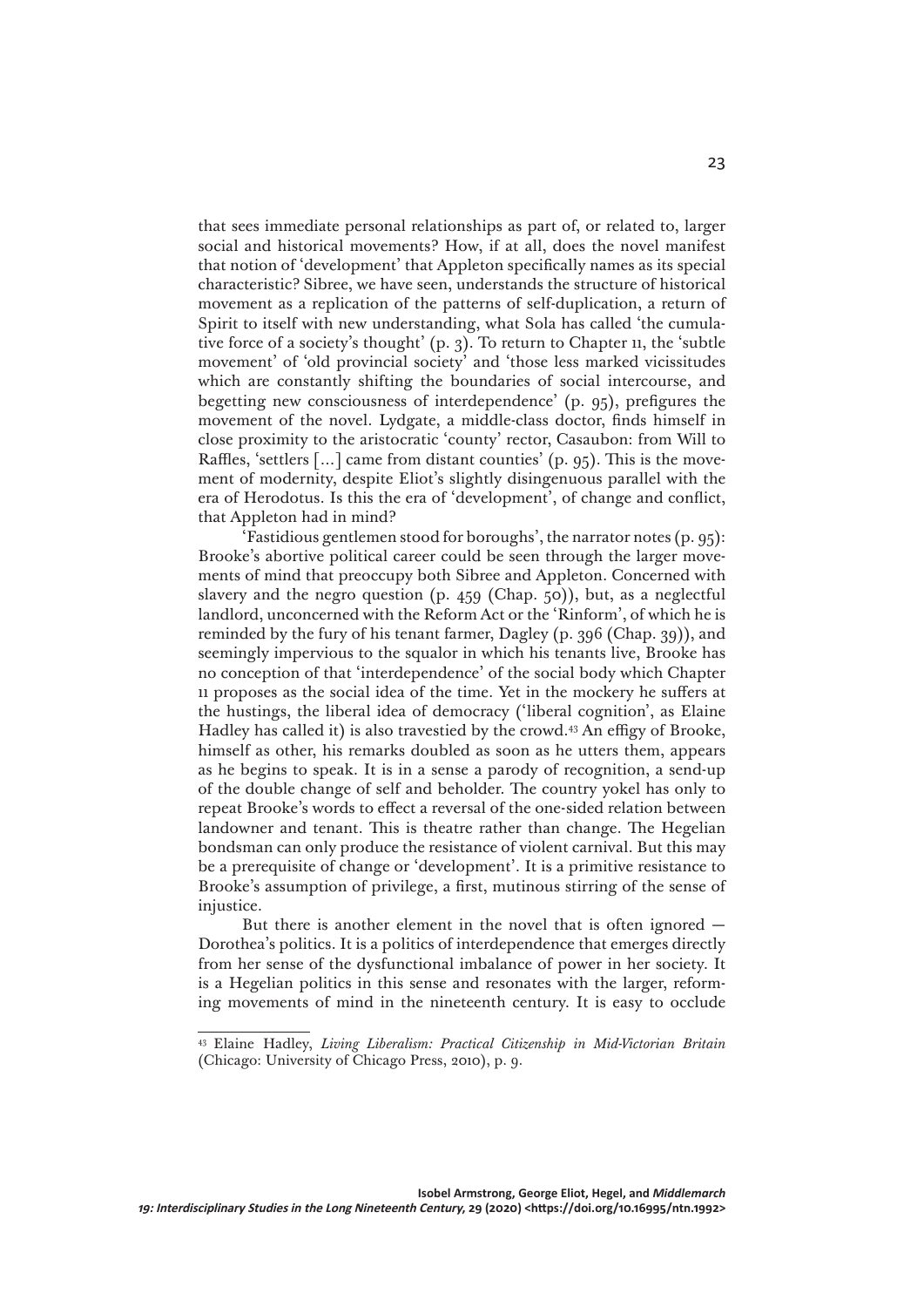Dorothea's views. They are universally belittled by all the characters. Casaubon thinks of Dorothea's 'affectionate ardour' and 'Quixotic enthusiasm' as a problem, but we should view this with caution, coming from him (p. 421 (Chap. 42)). That everyone else in the county circle of gentry and aristocrats agrees with him about this  $-$  all they do agree with him about — should alert us.

In her passionate desire to see the poor well housed — surely not a quixotic ambition — Dorothea sees the class privilege of the rich as an abuse: 'I think we deserve to be beaten out of our beautiful houses with a scourge of small cords — all of us who let tenants live in such sties as we see round us' (p. 31 (Chap. 3)). She has read 'Loudon's book', that is, John Claudius Loudon's avowedly radical and reforming work on building cottages for the poor. He was a prolific writer. Eliot is deliberately vague about the title of the 'book': the most relevant volume is actually a work of 1835, *The Encyclopædia of Cottage, Farm, and Villa Architecture*, which would of course be an anachronism.44 In this work Loudon makes exhaustive plans of existing building complexes for the poor and designs others. It is easy to see why Dorothea would have been gripped by them, pursuing as they do plans in detail from window frames to privies to mirrors. But Eliot was correct in essence: by the early 1830s Loudon was well known for his reforming zeal. Dorothea is responding to early radical and utilitarian thought here. Though she abandoned cottage design after her marriage, she does not cease to rebuke Brooke for his neglect of tenants. She attacks his meanness, reproaching him for leaving Kit Downes — with a wife and seven children — to inhabit one sitting room and one bedroom 'hardly larger than this table', the table in Brooke's aristocratic space. The Dagleys 'live in the back kitchen and leave the other rooms to the rats' (p. 389 (Chap. 39)). Located though the poor are in the squalor of the rural scene, Dorothea's passion is nevertheless an anticipation of Engels on city housing in Manchester ten years or so later.45

Just as no one takes this seriously, Casaubon cannot accept her deeply uncomfortable, revolutionary thoughts on primogeniture and entailment: she questions, with 'independent clearness […] why eldest sons had superior rights' (p. 371 (Chap. 37)). 'What are we doing with our money?', she asks — not a rhetorical question (p. 372). She has fairness in mind — to redistribute their income to Will's benefit. Her politics requires

<sup>44</sup> The editor of *Middlemarch* cites an earlier work, Loudon's *Observations on Laying Out Farms* (1812) (p. 840). More relevant, however, is Loudon's *Encyclopædia of Cottage, Farm, and Villa Architecture* (London: Longman, 1835). Typical, for instance, is a six-room labourer's cottage, or a complex in Shooter's Hill, Kent, constructed by the Labourer's Friend Society (pp. 236, 237). Loudon was known as a reforming radical.

<sup>45</sup> Friedrich Engels, *The Condition of the Working Class in England* was published in Germany in 1845, in England in 1892.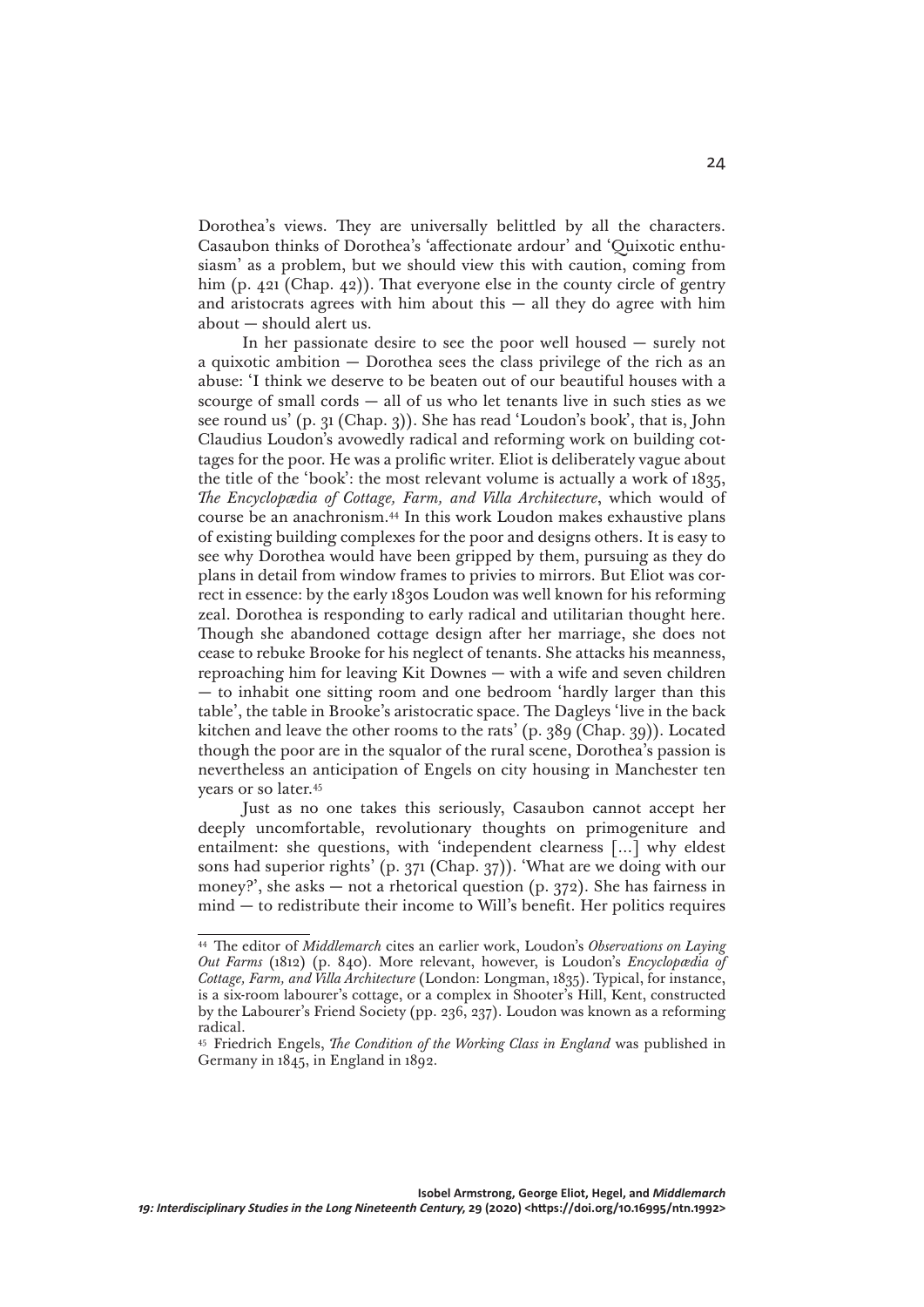hard economic choices: 'I have always had too much of everything', she tells Will (p. 366).

The most difficult aspect of Dorothea's radicalism is her thoughts about the aesthetic, but these are still predicated on interdependence. She objects to the 'simpering pictures' in her own drawing room which have no social meaning (p. 389 (Chap. 39)). To Will in Rome her social feeling prompts her to deprecate art. She speaks of 'things which are more wanted in the world than pictures' and is uneasy about the inaccessibility of art to many but a small elite (p. 207 (Chap. 21)). It is a rigorous puritanism, but it comes from an essentially democratic refusal of exclusion. Drawn to Will for many reasons, she is glad, she says, that he 'think[s] about the rest of the world' (p. 542 (Chap. 54)). Instinctively radical, it is no wonder that she marries a reforming MP. Dorothea's politics are the only ones we hear details about in the novel. Will, the political reformer, speaks out on myth and poetry rather than reform: of course, we know that he edits a newspaper, the *Trumpet*, for the prospective 'Independent' MP Brooke, but we do not know the content of his journalism except in the most general terms. It is not necessary to credit Eliot herself with Dorothea's ideas: Victorian thinkers are often like the Duck/Rabbit; one way of looking at them produces a radical image, another a reactionary one.46 But that Eliot intended us to register Dorothea's radical ideas is certain.

To many, the suspect meliorism to which Dorothea is consigned the anonymous 'unhistoric acts' by which the 'growing good of the world' accumulates, is an equivocal ending at best and seems to undo any radical reading (p. 838 (Finale)). Eliot abandoned the polemical interpellation of the first edition, a direct assault on *Middlemarch* mores, so that we are left with a very general conclusion (p. 852, n. 282). Dorothea's influence, she says, was 'incalculably diffusive', a word that to some suggests dispersal, dissolution (p. 838). Another problem is a seeming commitment to an idea of ever-growing ethical progress, the 'growing good of the world'. This meliorism is strange when so much of provincial Middlemarch, from Brooke to Vincy, from Dagley to Mrs Waule, has been shown to be retrograde or else downright criminal, from the petty deceits of the horse dealer Bambridge to Bulstrode. Nor does Eliot commit herself to meliorism in the body of the novel itself. Diffusion, however, is a scientific metaphor that registers the movement of a fluid from an area of high concentration

<sup>46</sup> What we do know is that Eliot continued to take an active interest in intellectual developments around German thought in England well after the publication of her last novel. In her letters there is a passage from Edith Simcox's autobiography that records notes on a discussion with Eliot concerning 'the rising school in Oxford which follows Green & Caird to think English Philosophy nowhere, Kant and Hegel on the right track, but they themselves in some unexplained way, many leagues in advance even of them' (Edith Simcox, 'Autobiography, 6–13 February 1878', in *Eliot Letters*, ed. by Haight, ix, 216–18 (p. 217)).